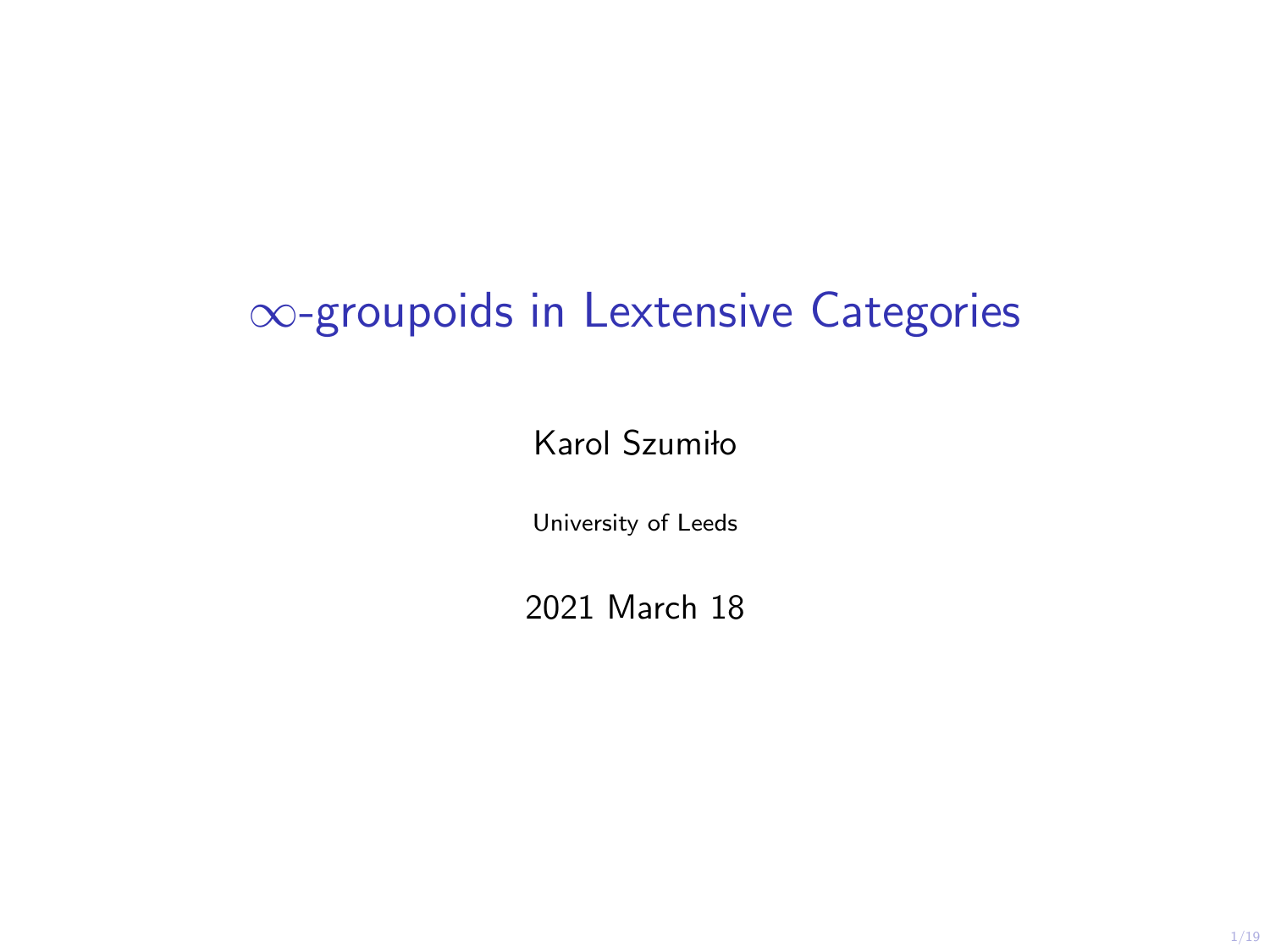## Theorem (Quillen, 1967)

The category of simplicial sets sSet carries a proper cartesian model structure (the Kan–Quillen model structure) where

- $\triangleright$  weak equivalences are the weak homotopy equivalences,
- $\blacktriangleright$  fibrations are the Kan fibrations.
- $\triangleright$  cofibrations are the monomorphisms.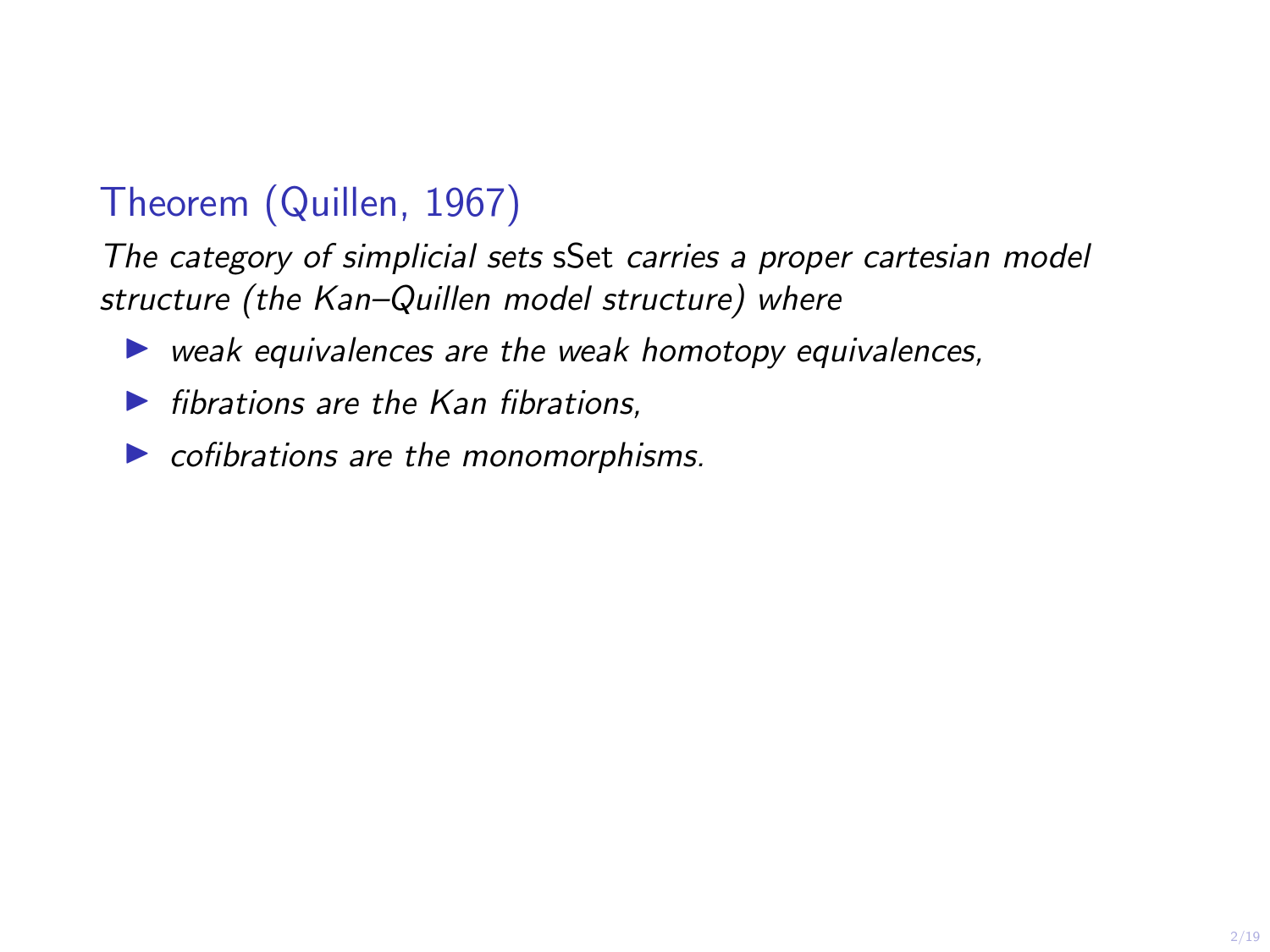## Theorem (Quillen, 1967)

The category of simplicial sets sSet carries a proper cartesian model structure (the Kan–Quillen model structure) where

- $\triangleright$  weak equivalences are the weak homotopy equivalences,
- $\blacktriangleright$  fibrations are the Kan fibrations.
- $\triangleright$  cofibrations are the monomorphisms.

Is it possible to internalize this theorem in categories more general than the category of sets? That is, for which categories  $\mathcal E$  can we construct a model structure on the category of simplicial objects  $s\mathcal{E}$  that specializes to the Kan–Quillen model structure when  $\mathcal{E} =$  Set?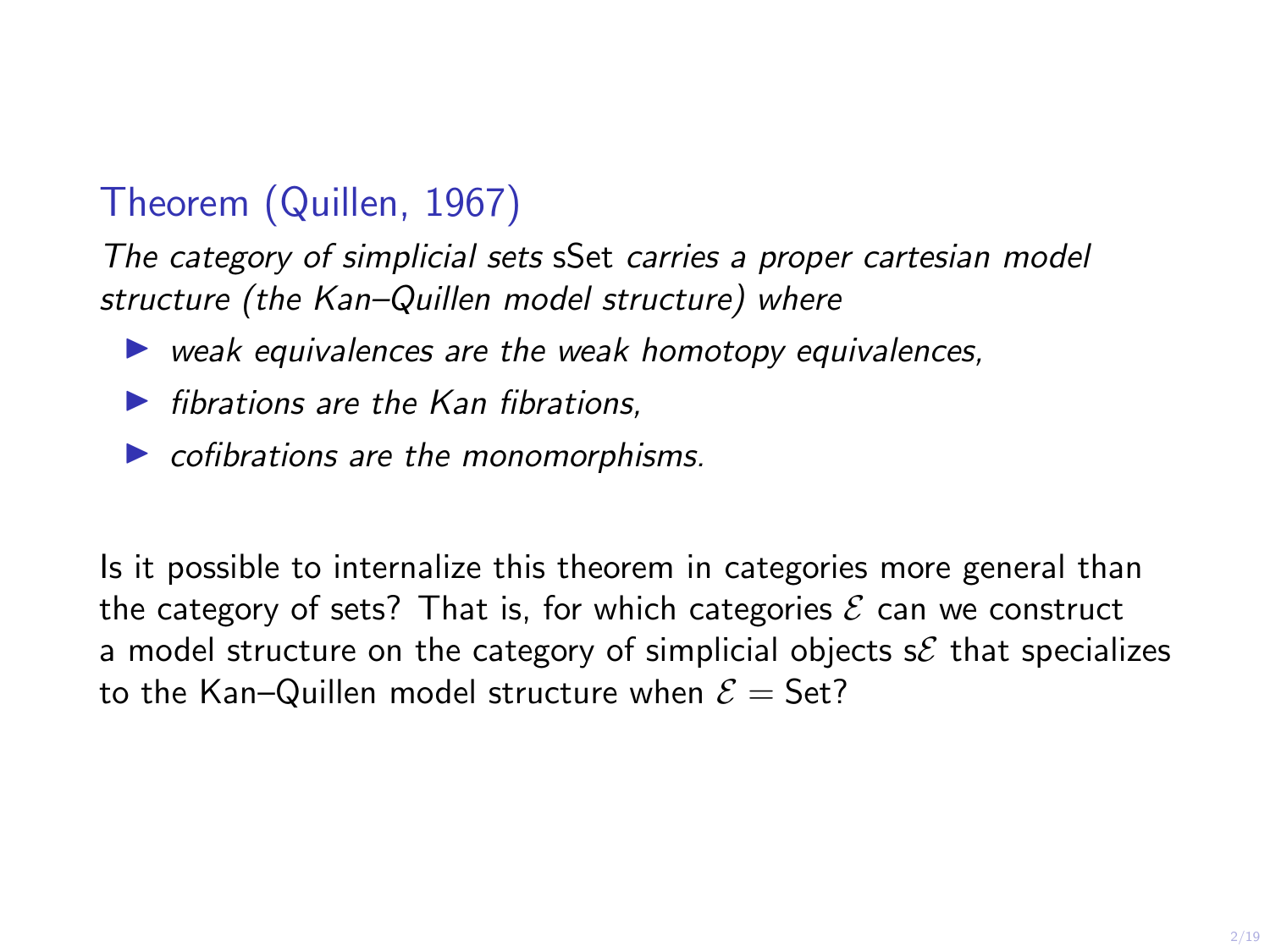## Theorem (constructive logic, CZF)

The category of simplicial sets sSet carries a proper cartesian model structure where

- $\triangleright$  weak equivalences are the weak homotopy equivalences,
- $\blacktriangleright$  fibrations are the Kan fibrations.
- $\triangleright$  cofibrations are the Reedy decidable inclusions.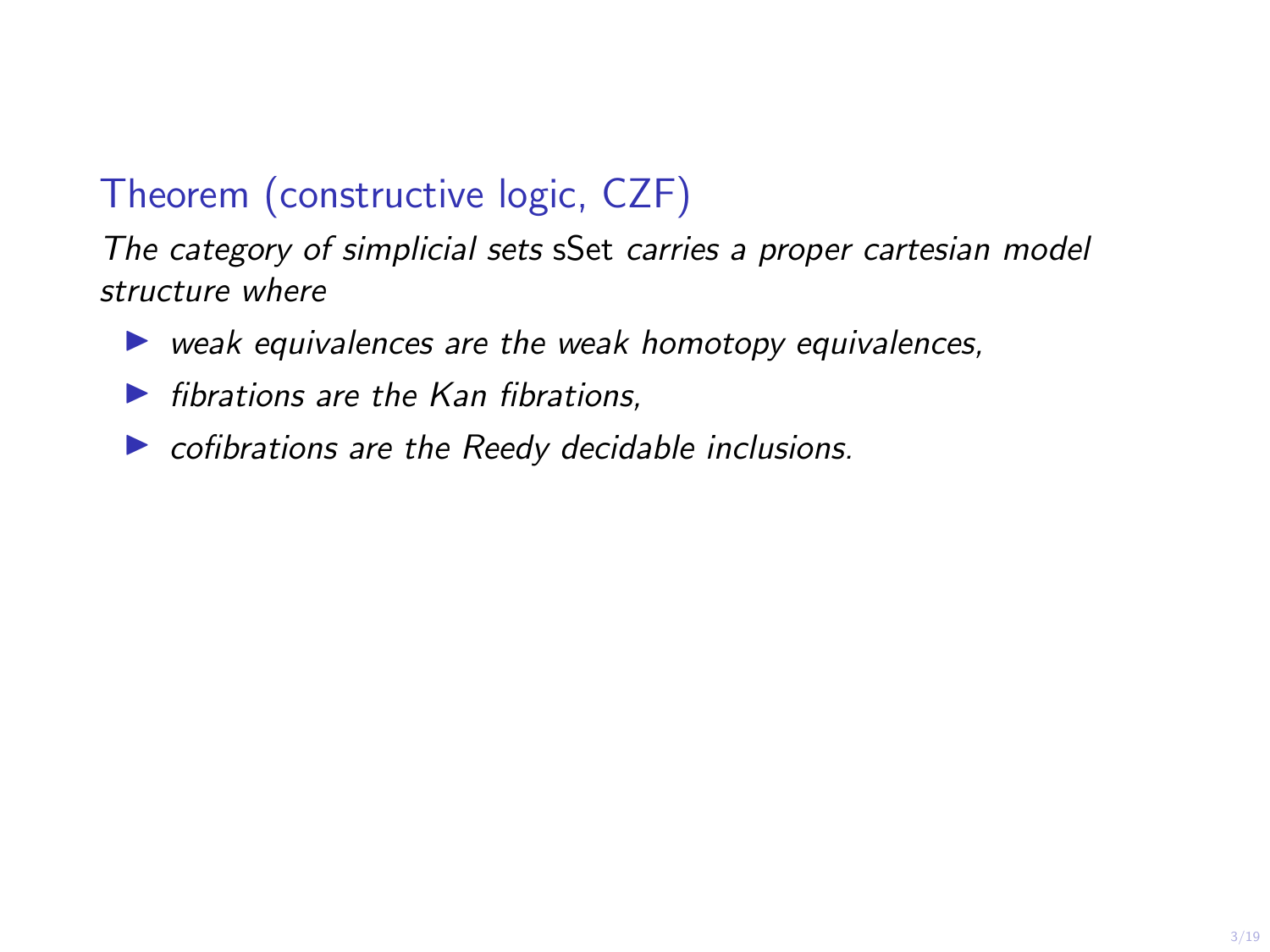## Theorem (constructive logic, CZF)

The category of simplicial sets sSet carries a proper cartesian model structure where

- $\triangleright$  weak equivalences are the weak homotopy equivalences,
- $\blacktriangleright$  fibrations are the Kan fibrations.
- $\triangleright$  cofibrations are the Reedy decidable inclusions.
- $\triangleright$  S. Henry, A constructive account of the Kan-Quillen model structure and of Kan's  $Ex^{\infty}$  functor, https://arxiv.org/abs/1905.06160
- $\triangleright$  N. Gambino, C. Sattler, K. Szumiło, The constructive Kan-Quillen model structure: two new proofs, https://arxiv.org/abs/1907.05394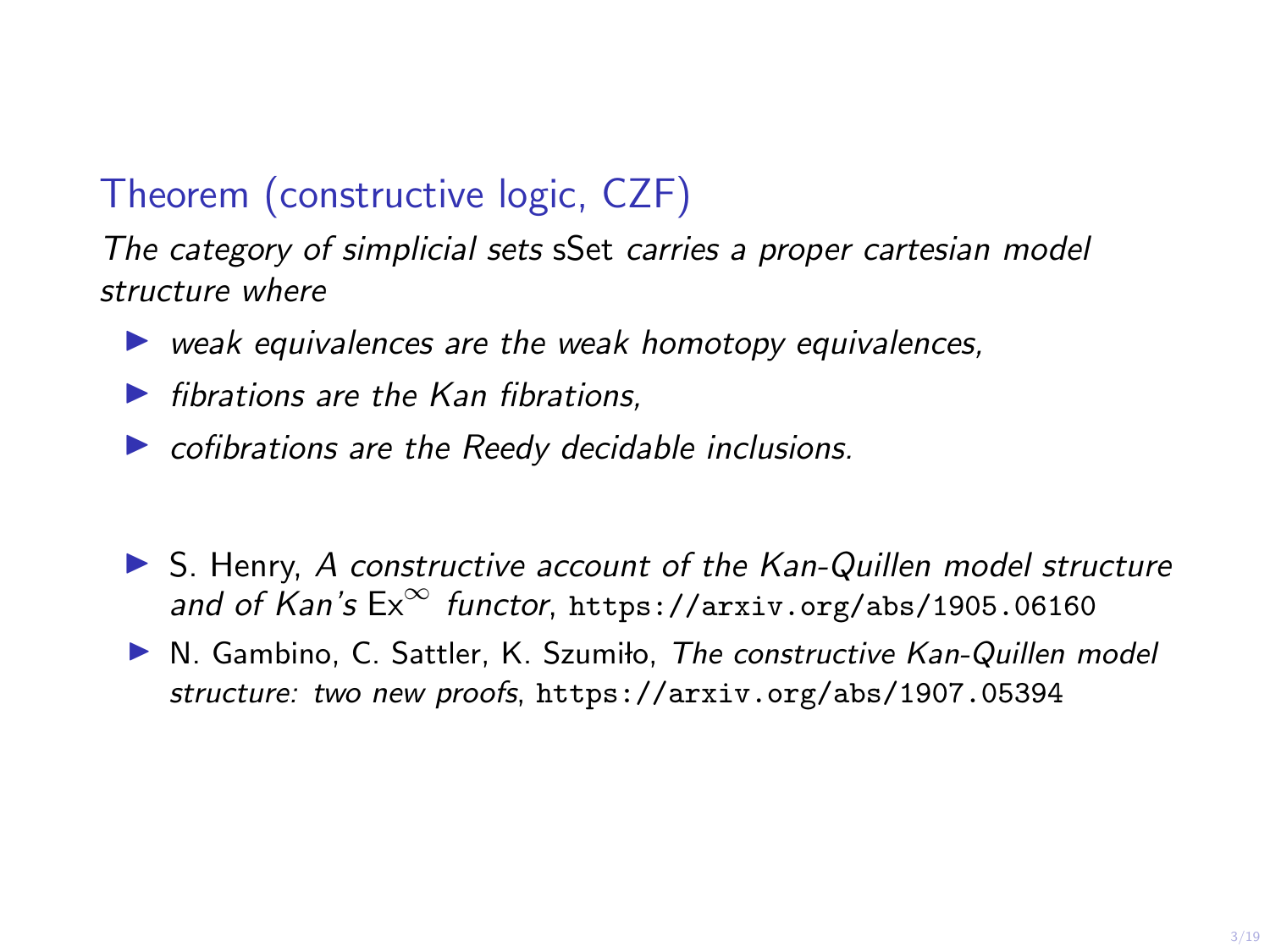If  $\mathcal E$  is a countably lextensive category, then the category of simplicial objects  $s\mathcal{E}$  carries a proper cartesian model structure (the effective model structure) where

- $\triangleright$  weak equivalences are the weak homotopy equivalences,
- $\blacktriangleright$  fibrations are the Kan fibrations.
- $\triangleright$  cofibrations are the Reedy complemented inclusions.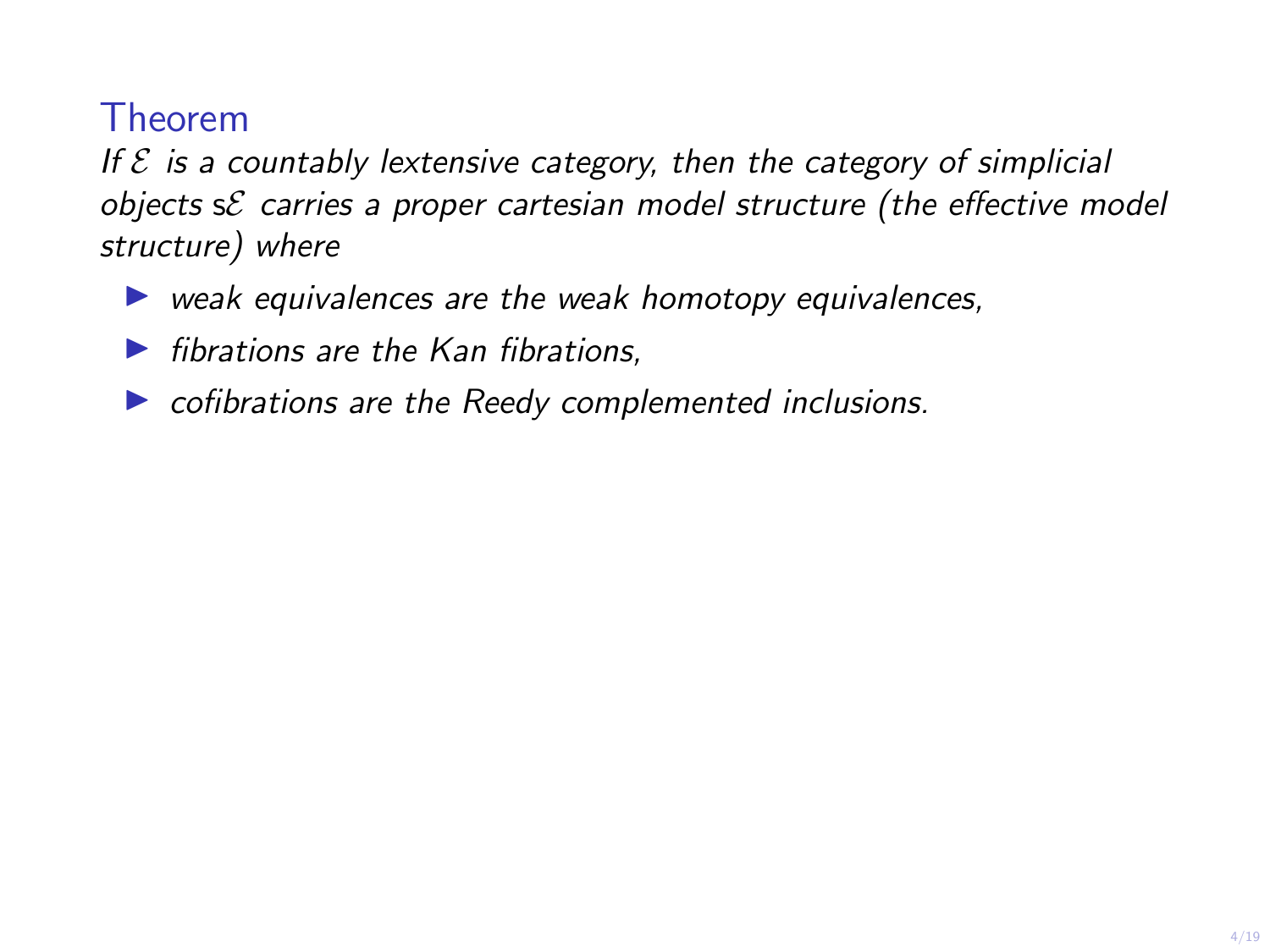If  $\mathcal E$  is a countably lextensive category, then the category of simplicial objects sE carries a proper cartesian model structure (the effective model structure) where

- $\triangleright$  weak equivalences are the weak homotopy equivalences,
- $\blacktriangleright$  fibrations are the Kan fibrations.
- $\triangleright$  cofibrations are the Reedy complemented inclusions.

N. Gambino, S. Henry, C. Sattler, K. Szumiło, The effective model structure and ∞-groupoid objects, https://arxiv.org/abs/2102.06146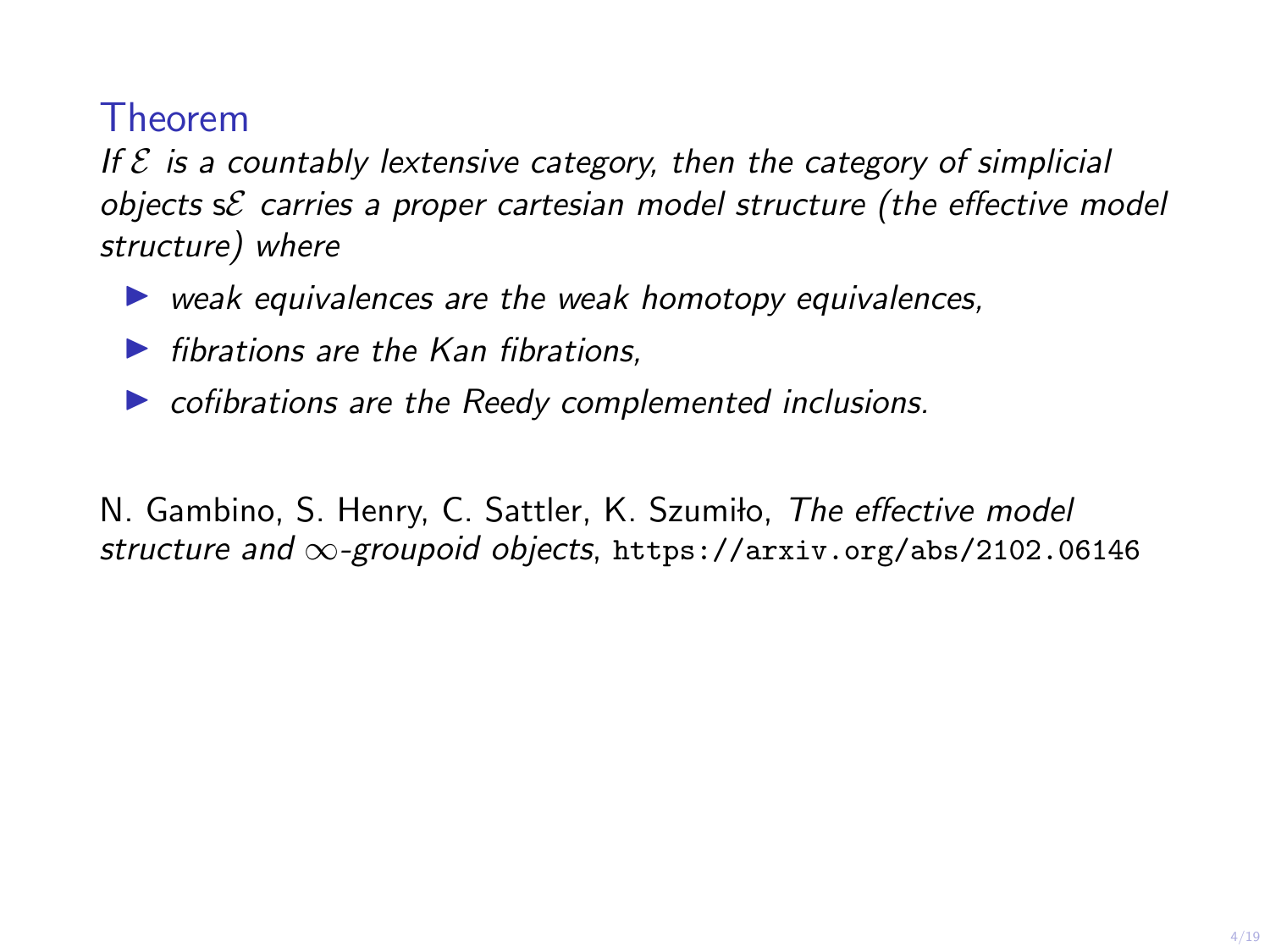If  $\mathcal E$  is a countably lextensive category, then the category of simplicial objects  $s\mathcal{E}$  carries a proper cartesian model structure (the effective model structure) where

- $\triangleright$  weak equivalences are the weak homotopy equivalences,
- $\blacktriangleright$  fibrations are the Kan fibrations.
- $\triangleright$  cofibrations are the Reedy complemented inclusions.

N. Gambino, S. Henry, C. Sattler, K. Szumiło, The effective model structure and ∞-groupoid objects, https://arxiv.org/abs/2102.06146

#### Definition

A category  $\mathcal E$  is countably lextensive if

- $\blacktriangleright$  it has finite limits,
- $\blacktriangleright$  it has van Kampen countable coproducts.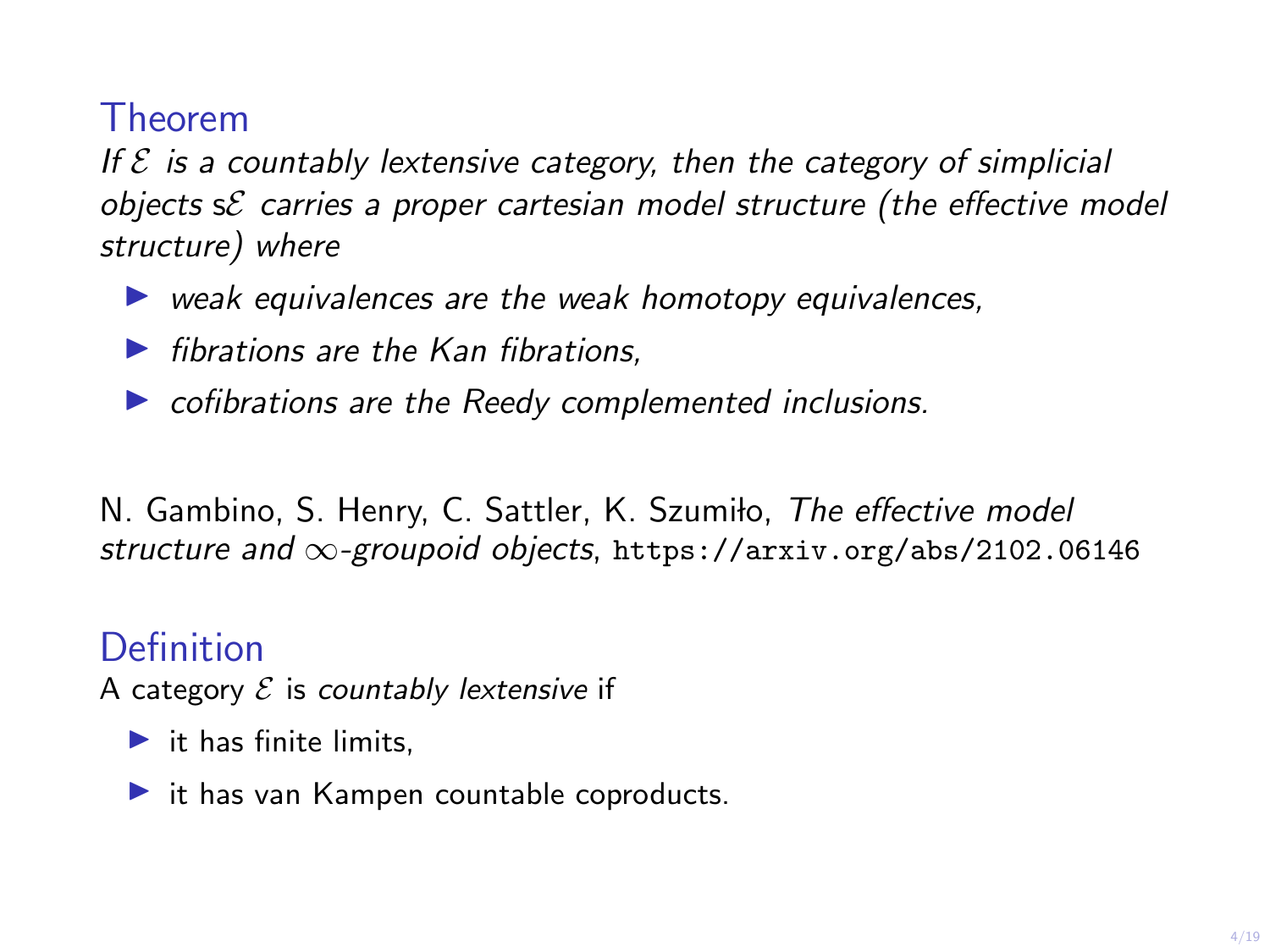Let  $\mathcal E$  have finite limits. The colimit  $Y_{\star}$  of a diagram  $Y: D \to \mathcal E$  is

- ► universal if for every morphism  $X_{\star} \to Y_{\star}$ ,  $X_{\star} \cong \text{colim}_{d} Y_{d} \times_{Y_{\star}} X_{\star}$ .
- $\triangleright$  *effective* if for every cartesian transformation  $X \rightarrow Y$ , the colimit  $X_{+}$ of X exists and  $X_d \cong Y_d \times_{Y_{\star}} X_{\star}$  for all  $d \in D$ .
- $\triangleright$  van Kampen if it is both universal and effective.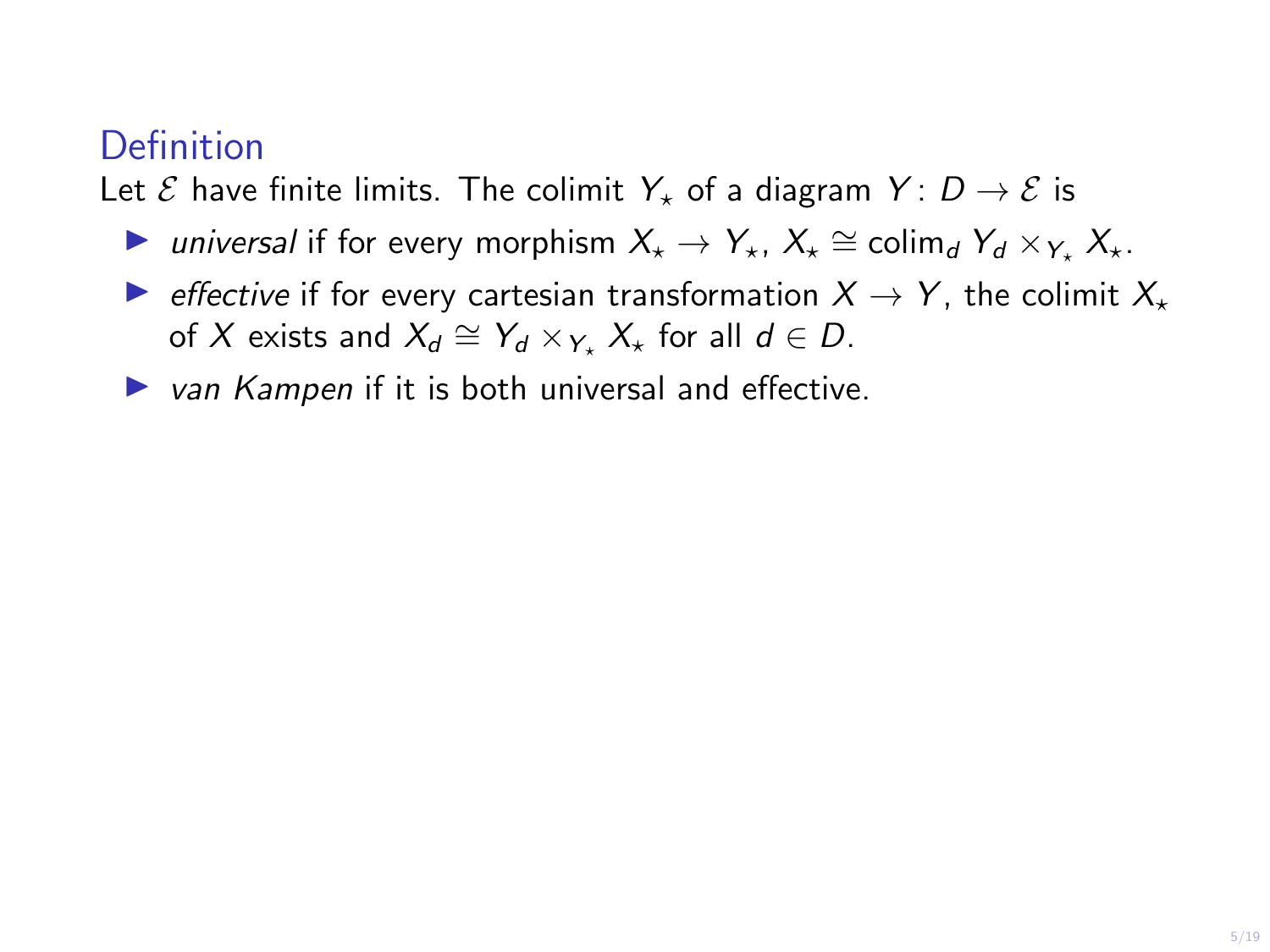Let  $\mathcal E$  have finite limits. The colimit  $Y_{\star}$  of a diagram  $Y: D \to \mathcal E$  is

- ► universal if for every morphism  $X_{\star} \to Y_{\star}$ ,  $X_{\star} \cong \text{colim}_{d} Y_{d} \times_{Y_{\star}} X_{\star}$ .
- $\triangleright$  effective if for every cartesian transformation  $X \rightarrow Y$ , the colimit  $X_{+}$ of X exists and  $X_d \cong Y_d \times_{Y_{\star}} X_{\star}$  for all  $d \in D$ .
- $\triangleright$  van Kampen if it is both universal and effective.

#### Remark

If  $\mathcal E$  has finite limits and countable coproducts, it is countably lextensive if and only if all countable coproducts are universal and disjoint.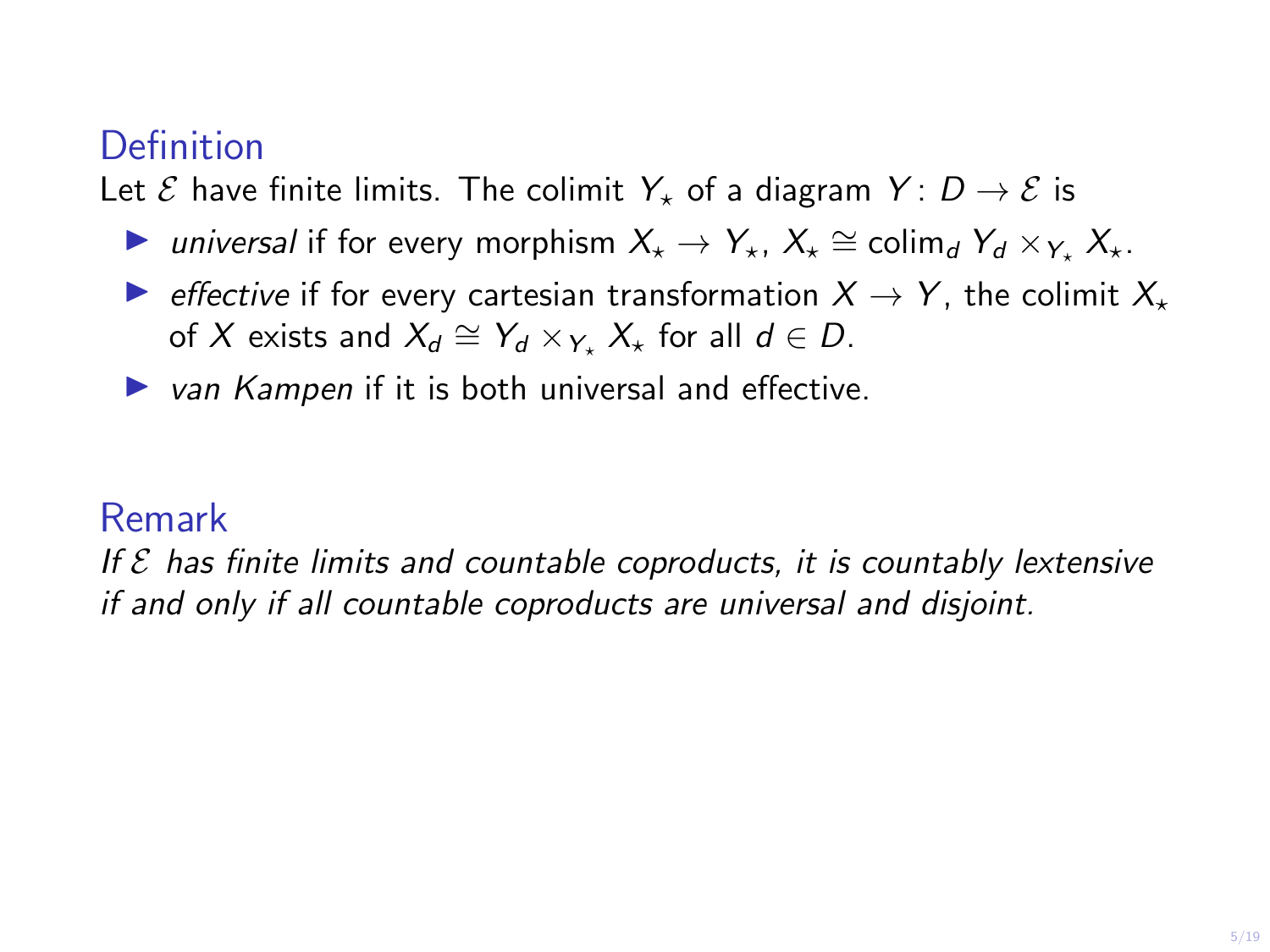Let  $\mathcal E$  have finite limits. The colimit  $Y_{\star}$  of a diagram  $Y: D \to \mathcal E$  is

- ► universal if for every morphism  $X_{\star} \to Y_{\star}$ ,  $X_{\star} \cong \text{colim}_{d} Y_{d} \times_{Y_{\star}} X_{\star}$ .
- $\triangleright$  effective if for every cartesian transformation  $X \rightarrow Y$ , the colimit  $X_{+}$ of X exists and  $X_d \cong Y_d \times_{Y_{\star}} X_{\star}$  for all  $d \in D$ .
- $\triangleright$  van Kampen if it is both universal and effective.

#### Remark

If  $\mathcal E$  has finite limits and countable coproducts, it is countably lextensive if and only if all countable coproducts are universal and disjoint.

#### Definition

A coproduct  $X_{\star} = \coprod_d X_d$  is *disjoint* if  $X_d \times_{X_{\star}} X_{d'}$  is initial for all  $d \neq d'.$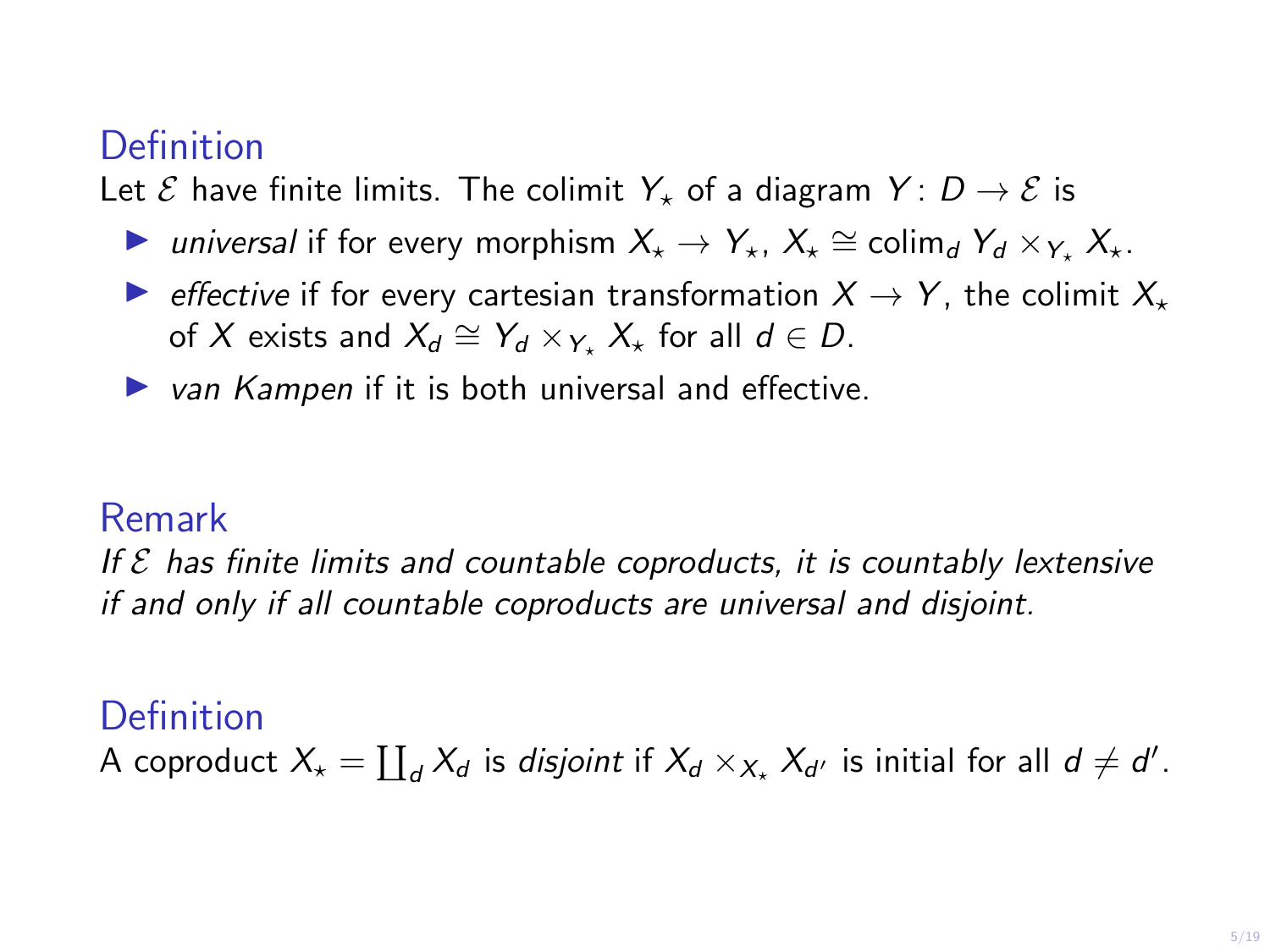$\blacktriangleright$  All presheaf categories are completely lextensive.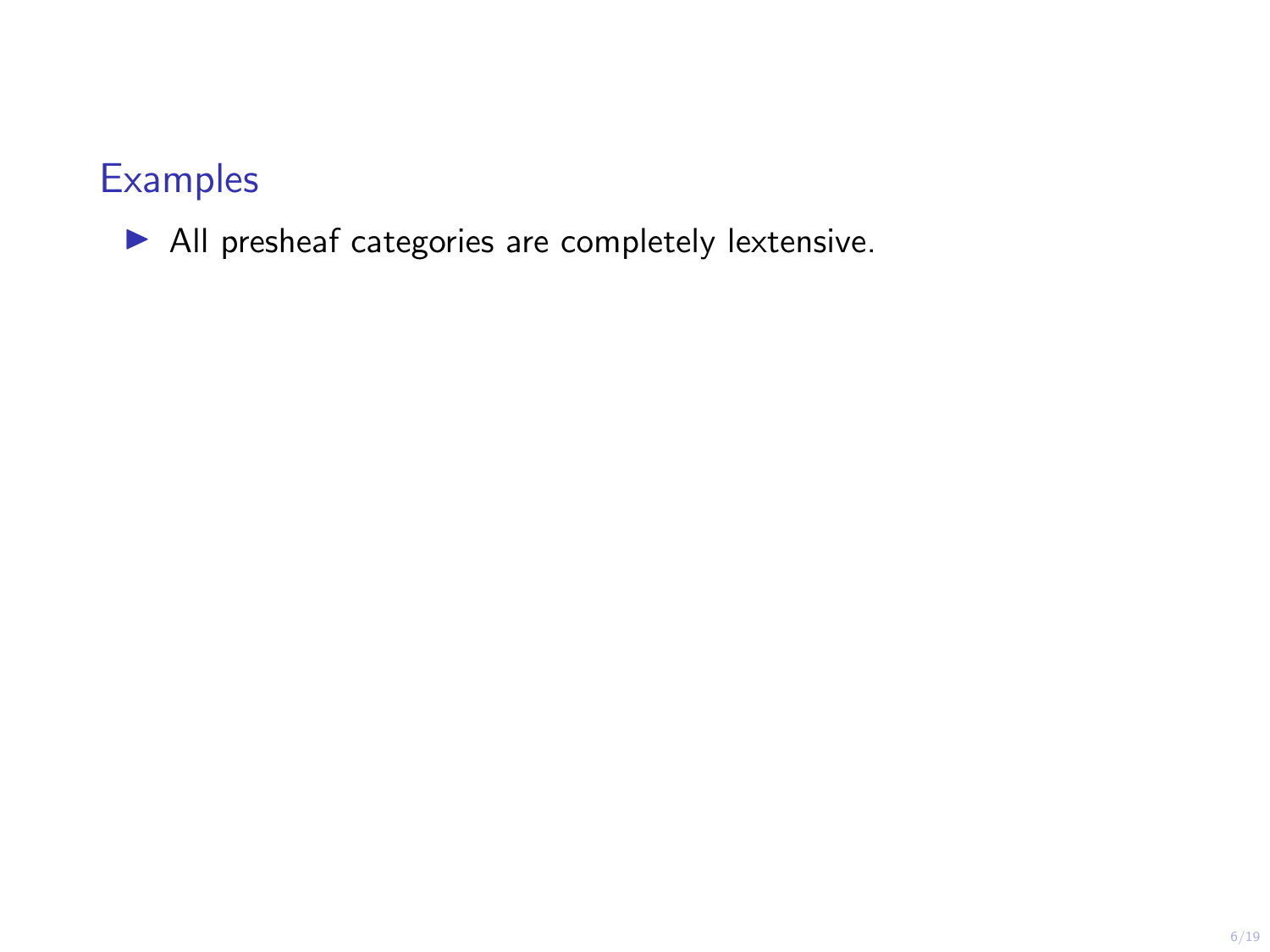- $\blacktriangleright$  All presheaf categories are completely lextensive.
- $\blacktriangleright$  All Grothendieck toposes are completely lextensive. (Giraud's Theorem: a category is a Grothendieck topos if and only if it is locally presentable and coproducts and quotients by equivalence relations are van Kampen.)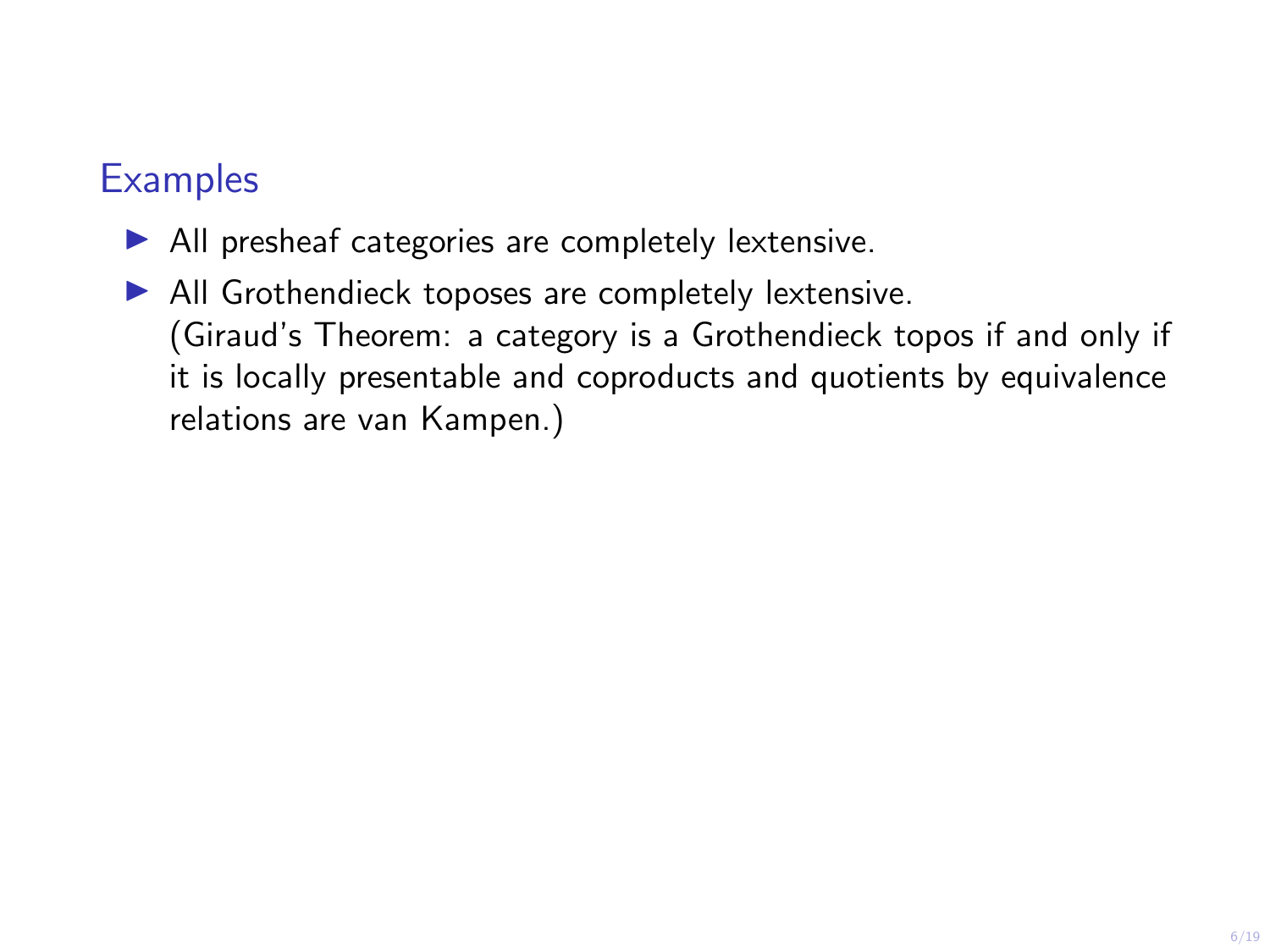- $\blacktriangleright$  All presheaf categories are completely lextensive.
- $\blacktriangleright$  All Grothendieck toposes are completely lextensive. (Giraud's Theorem: a category is a Grothendieck topos if and only if it is locally presentable and coproducts and quotients by equivalence relations are van Kampen.)
- $\blacktriangleright$  The category of topological spaces is completely lextensive.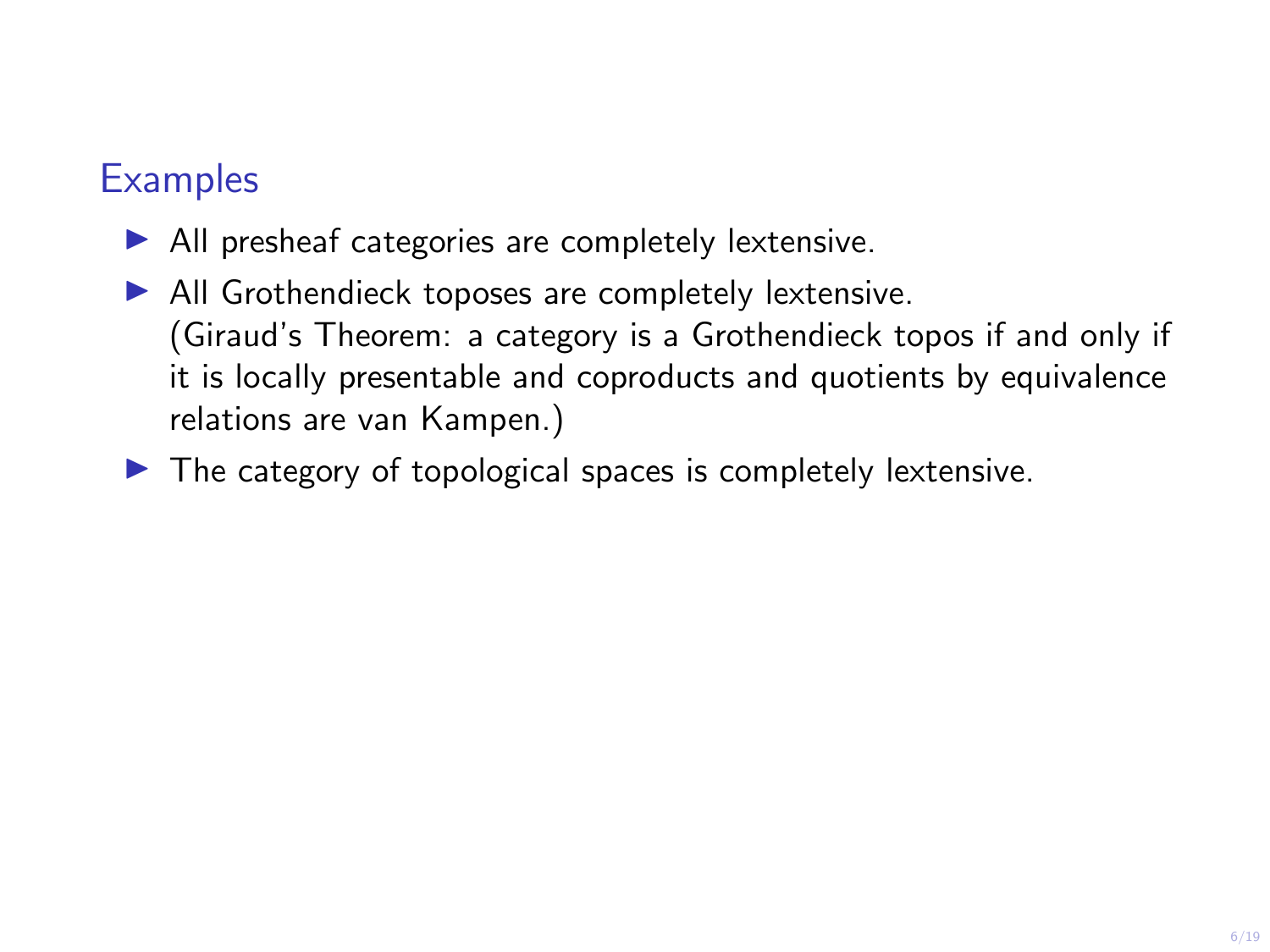- $\blacktriangleright$  All presheaf categories are completely lextensive.
- $\blacktriangleright$  All Grothendieck toposes are completely lextensive. (Giraud's Theorem: a category is a Grothendieck topos if and only if it is locally presentable and coproducts and quotients by equivalence relations are van Kampen.)
- $\blacktriangleright$  The category of topological spaces is completely lextensive.
- $\blacktriangleright$  The category of affine schemes is finitely lextensive. The category of schemes is completely lextensive.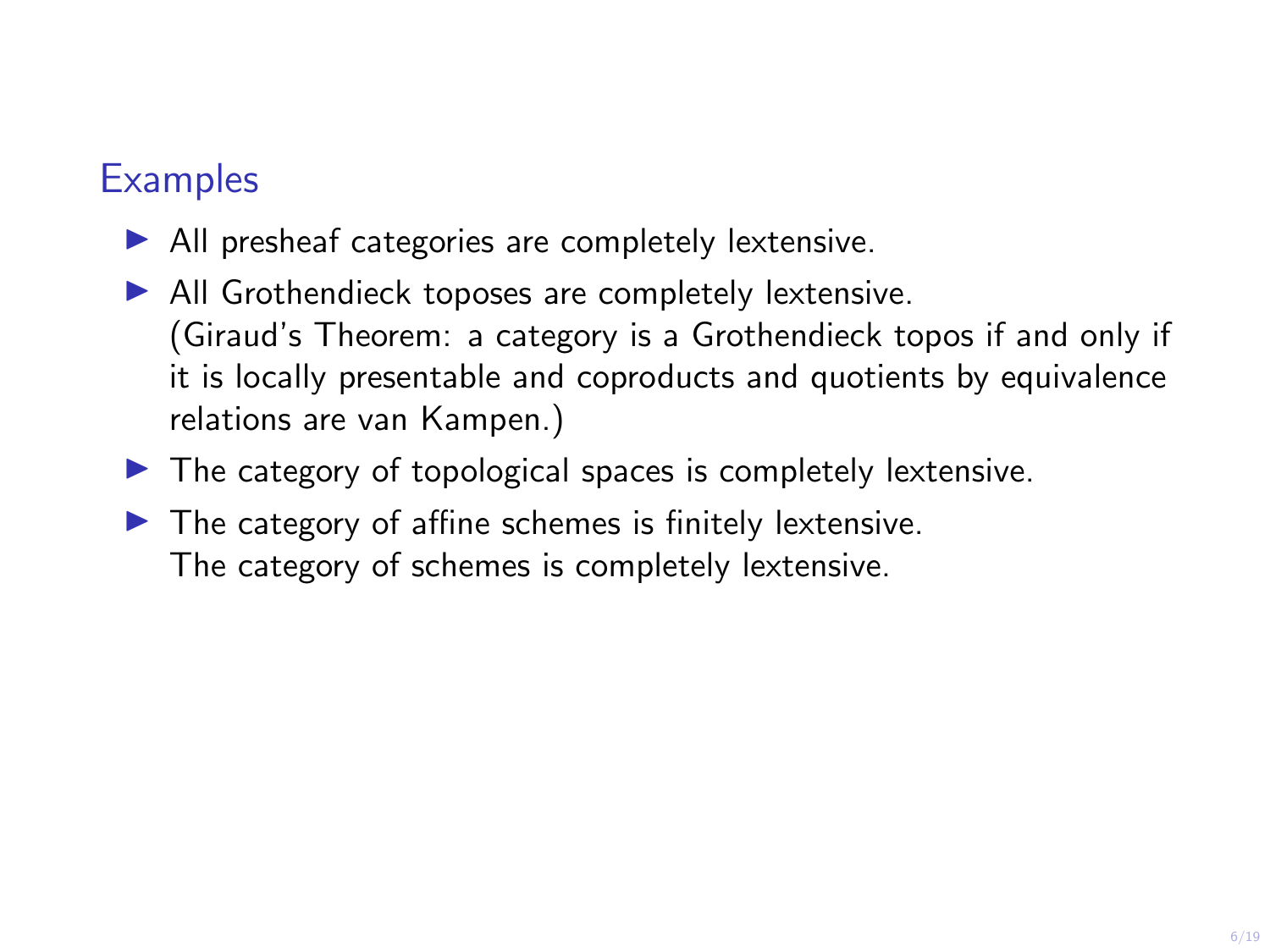- $\blacktriangleright$  All presheaf categories are completely lextensive.
- $\blacktriangleright$  All Grothendieck toposes are completely lextensive. (Giraud's Theorem: a category is a Grothendieck topos if and only if it is locally presentable and coproducts and quotients by equivalence relations are van Kampen.)
- $\blacktriangleright$  The category of topological spaces is completely lextensive.
- $\blacktriangleright$  The category of affine schemes is finitely lextensive. The category of schemes is completely lextensive.
- $\blacktriangleright$  The category of countable sets is countably lextensive.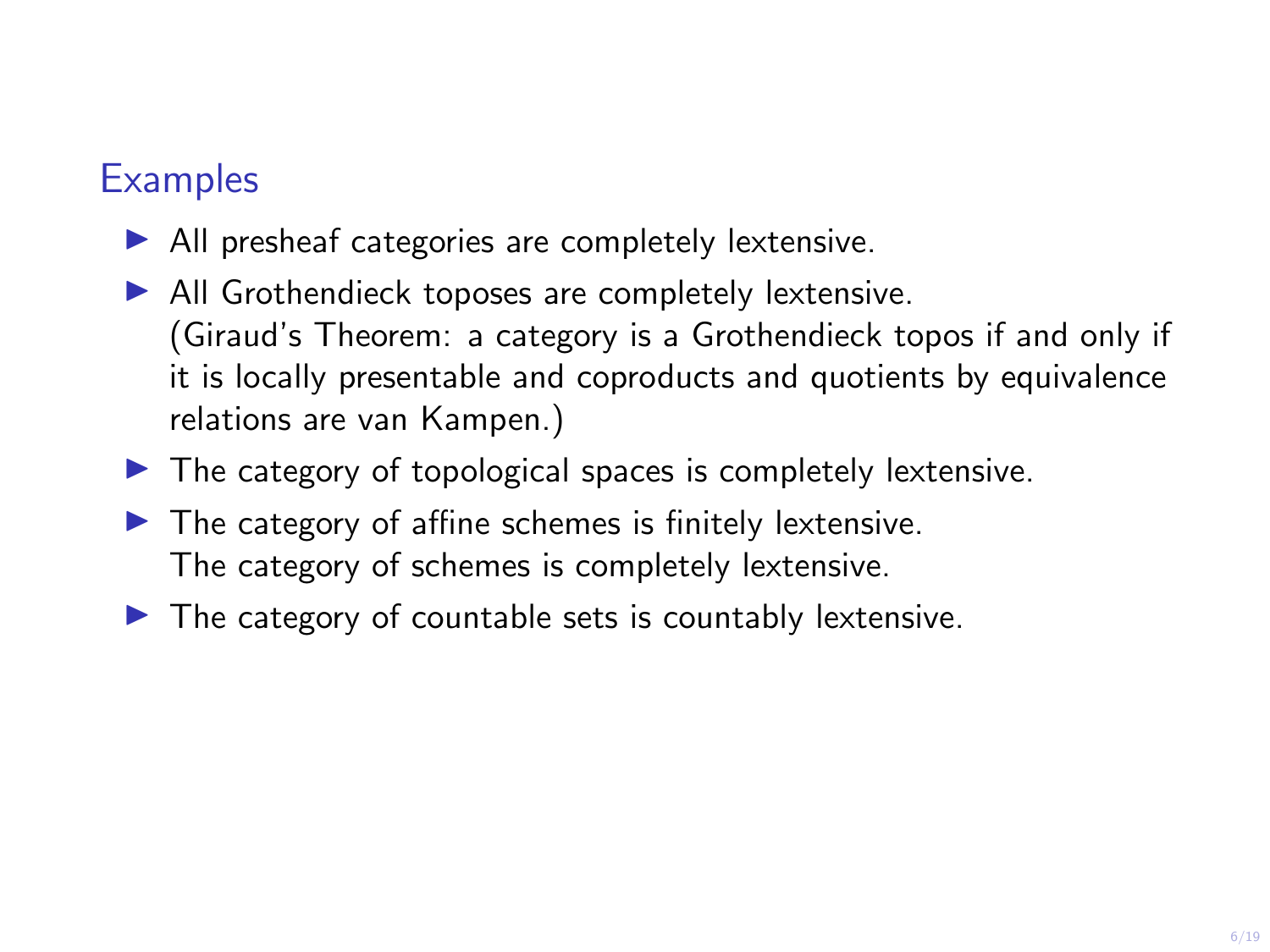- $\blacktriangleright$  All presheaf categories are completely lextensive.
- $\blacktriangleright$  All Grothendieck toposes are completely lextensive. (Giraud's Theorem: a category is a Grothendieck topos if and only if it is locally presentable and coproducts and quotients by equivalence relations are van Kampen.)
- $\blacktriangleright$  The category of topological spaces is completely lextensive.
- $\blacktriangleright$  The category of affine schemes is finitely lextensive. The category of schemes is completely lextensive.
- $\blacktriangleright$  The category of countable sets is countably lextensive.
- **In The free**  $\kappa$ **-coproduct completion of a finitely complete category**  $\mathcal{E}$  **is**  $\kappa$ -lextensive.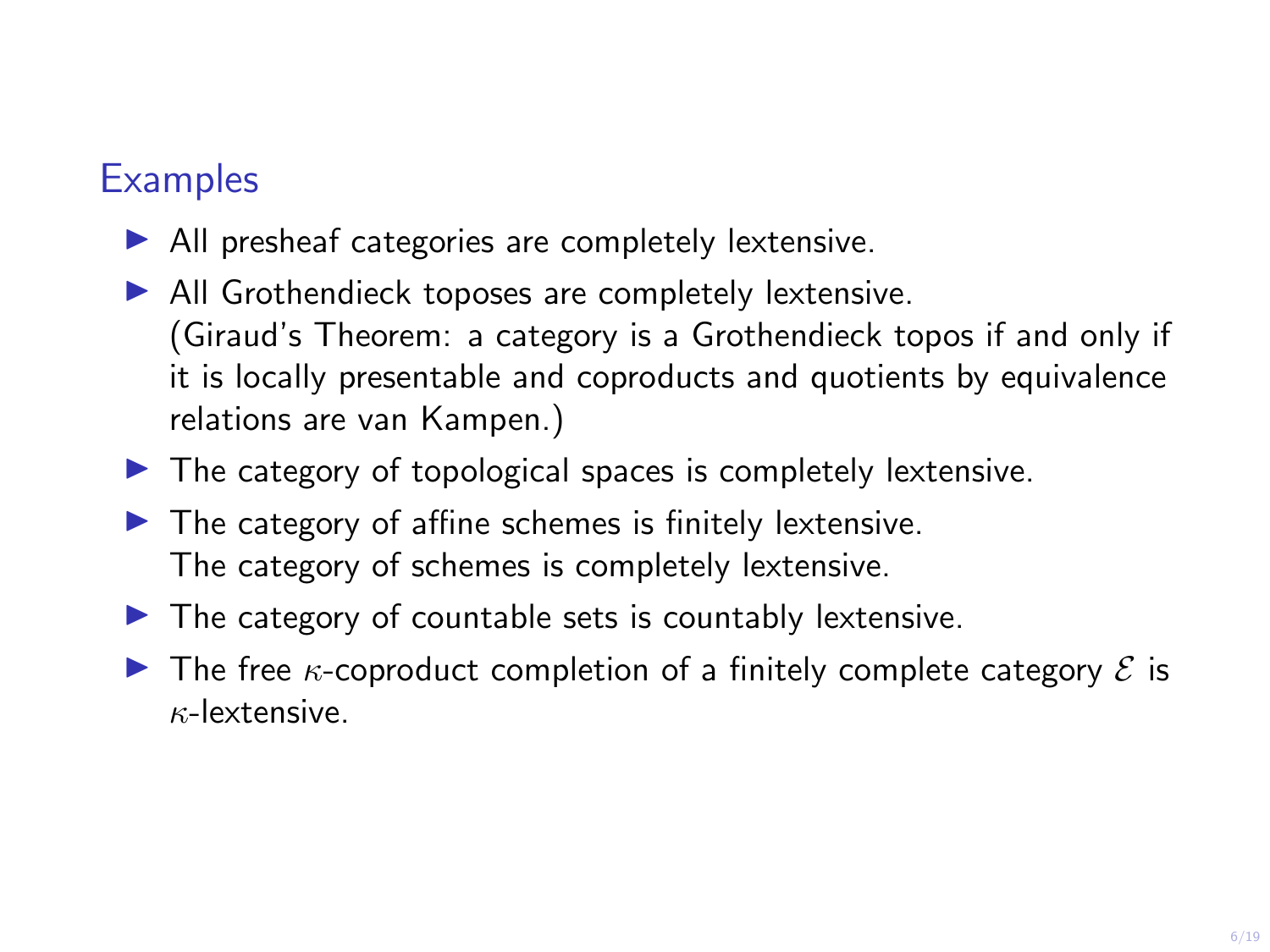A morphism  $A \rightarrow B$  of  $\mathcal E$  is a complemented inclusion if it has a complement, i.e., a morphism  $C \rightarrow B$  such that  $A \sqcup C \cong B$ .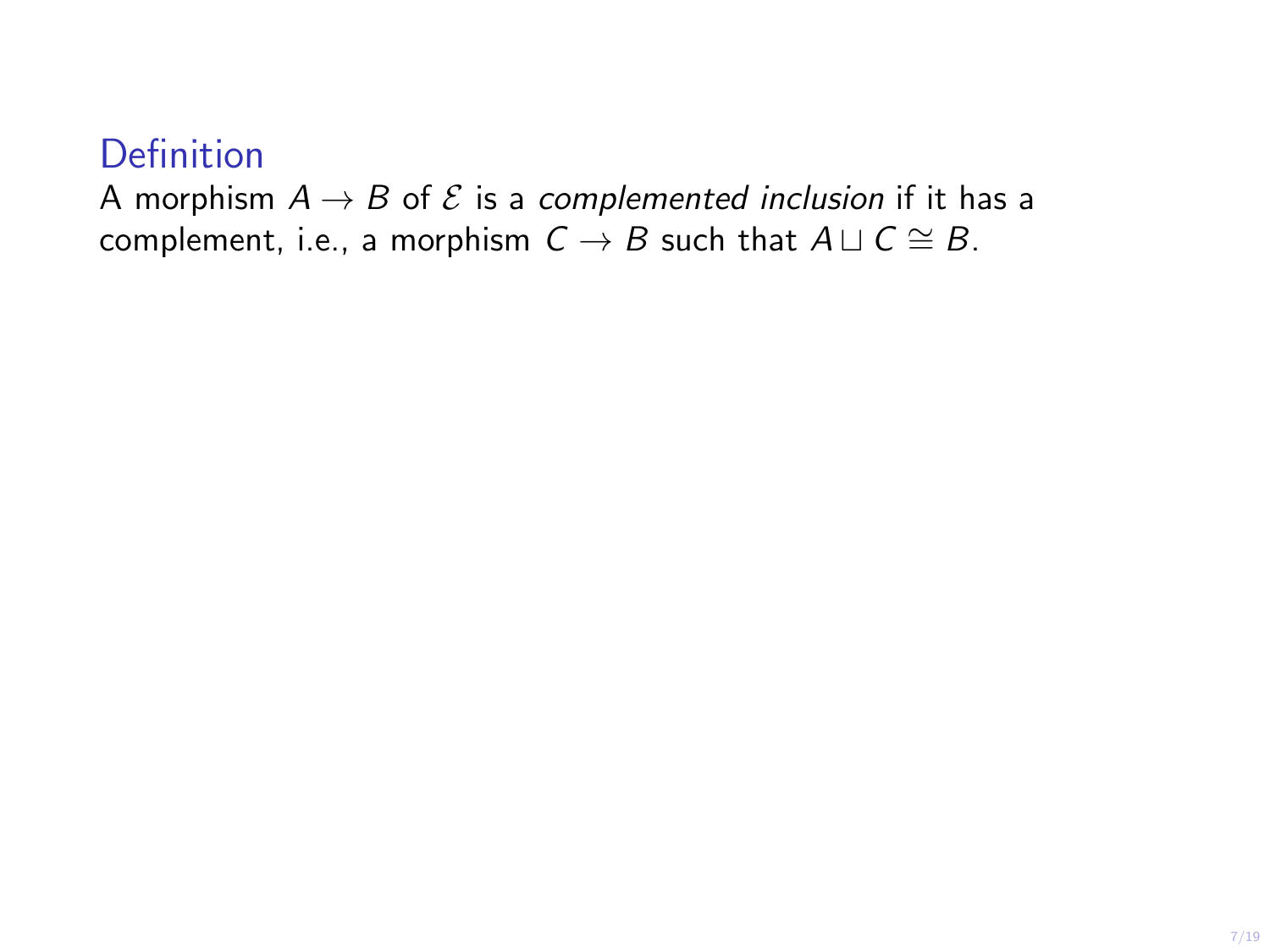A morphism  $A \rightarrow B$  of  $\mathcal E$  is a complemented inclusion if it has a complement, i.e., a morphism  $C \rightarrow B$  such that  $A \sqcup C \cong B$ .

#### Lemma

In a countably lextensive category

- $\triangleright$  pushouts along complemented inclusions exist and are van Kampen,
- $\triangleright$  colimits of sequences of complemented inclusions exist and are van Kampen.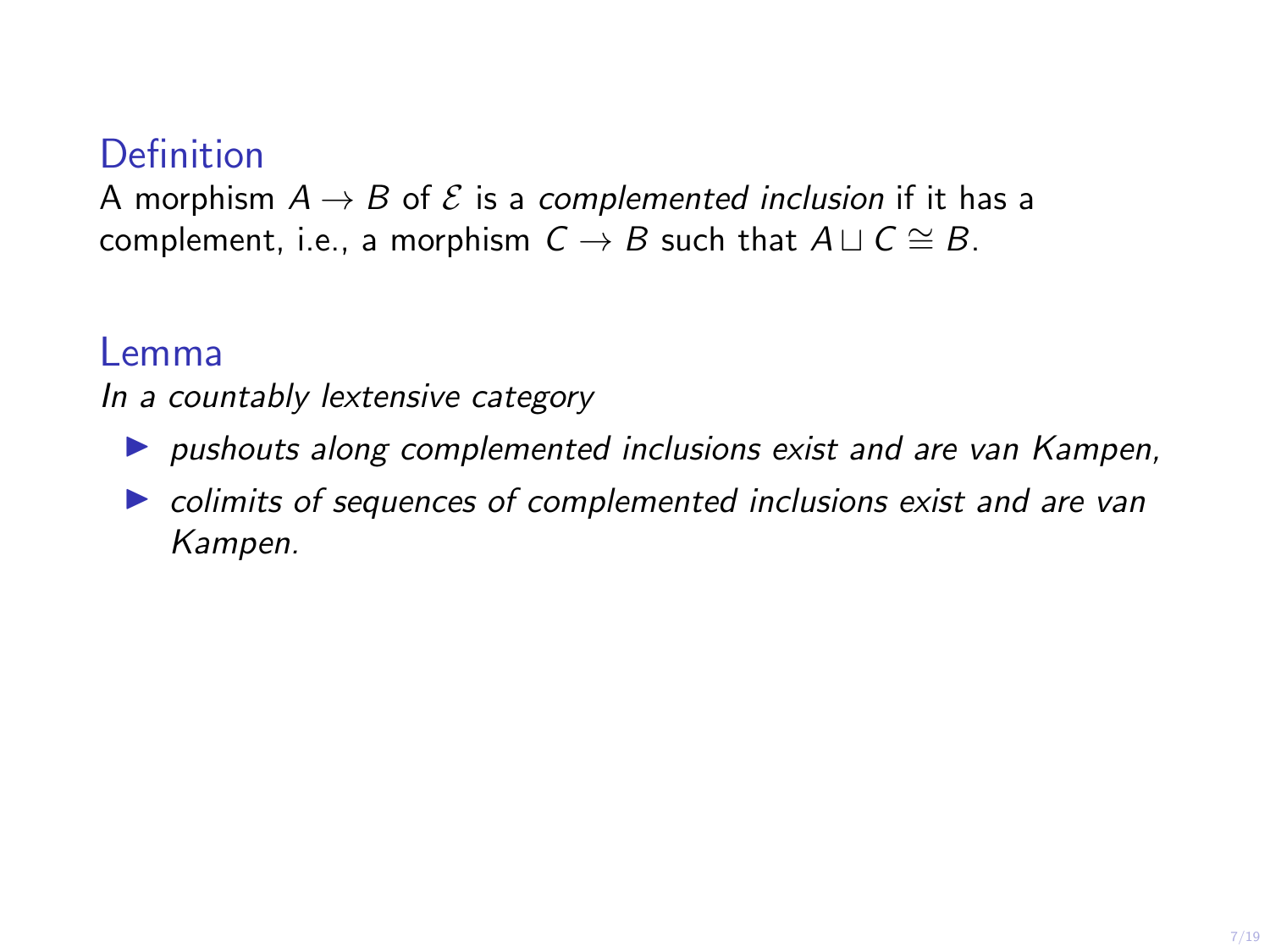A morphism  $A \rightarrow B$  of  $\mathcal E$  is a complemented inclusion if it has a complement, i.e., a morphism  $C \rightarrow B$  such that  $A \sqcup C \cong B$ .

#### Lemma

In a countably lextensive category

- $\triangleright$  pushouts along complemented inclusions exist and are van Kampen,
- $\triangleright$  colimits of sequences of complemented inclusions exist and are van Kampen.

#### Proof.

- $\blacktriangleright$  (A  $\sqcup$  C)  $\sqcup_A X \cong X \sqcup C$
- $\triangleright$  colim $(A_0 \to A_0 \sqcup A_1 \to A_0 \sqcup A_1 \sqcup A_2 \to \ldots) \cong \coprod_i A_i$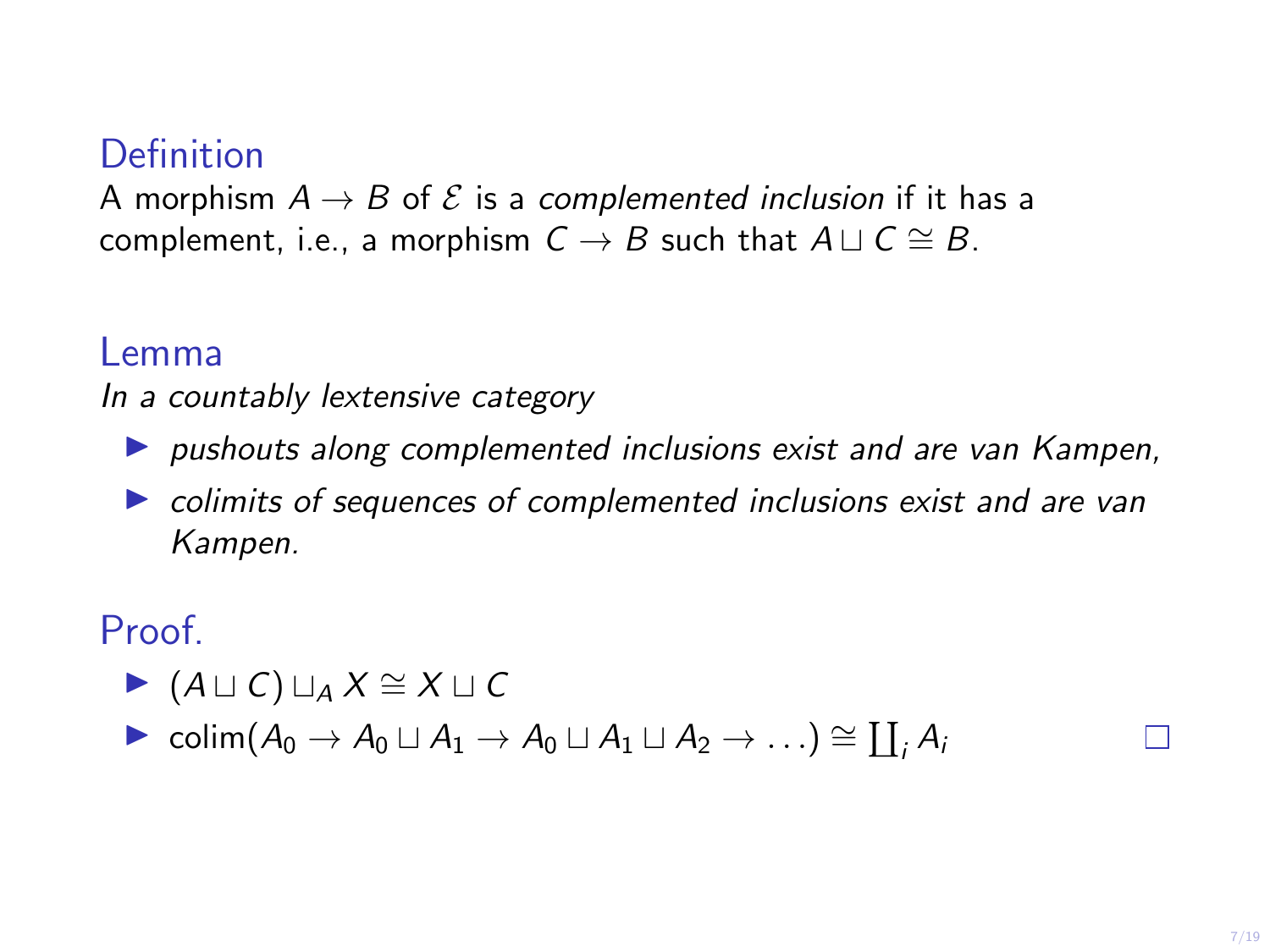A morphism  $A \rightarrow B$  of s $\mathcal E$  is a levelwise complemented inclusion if  $A_k \rightarrow B_k$  is a complemented inclusion for all k.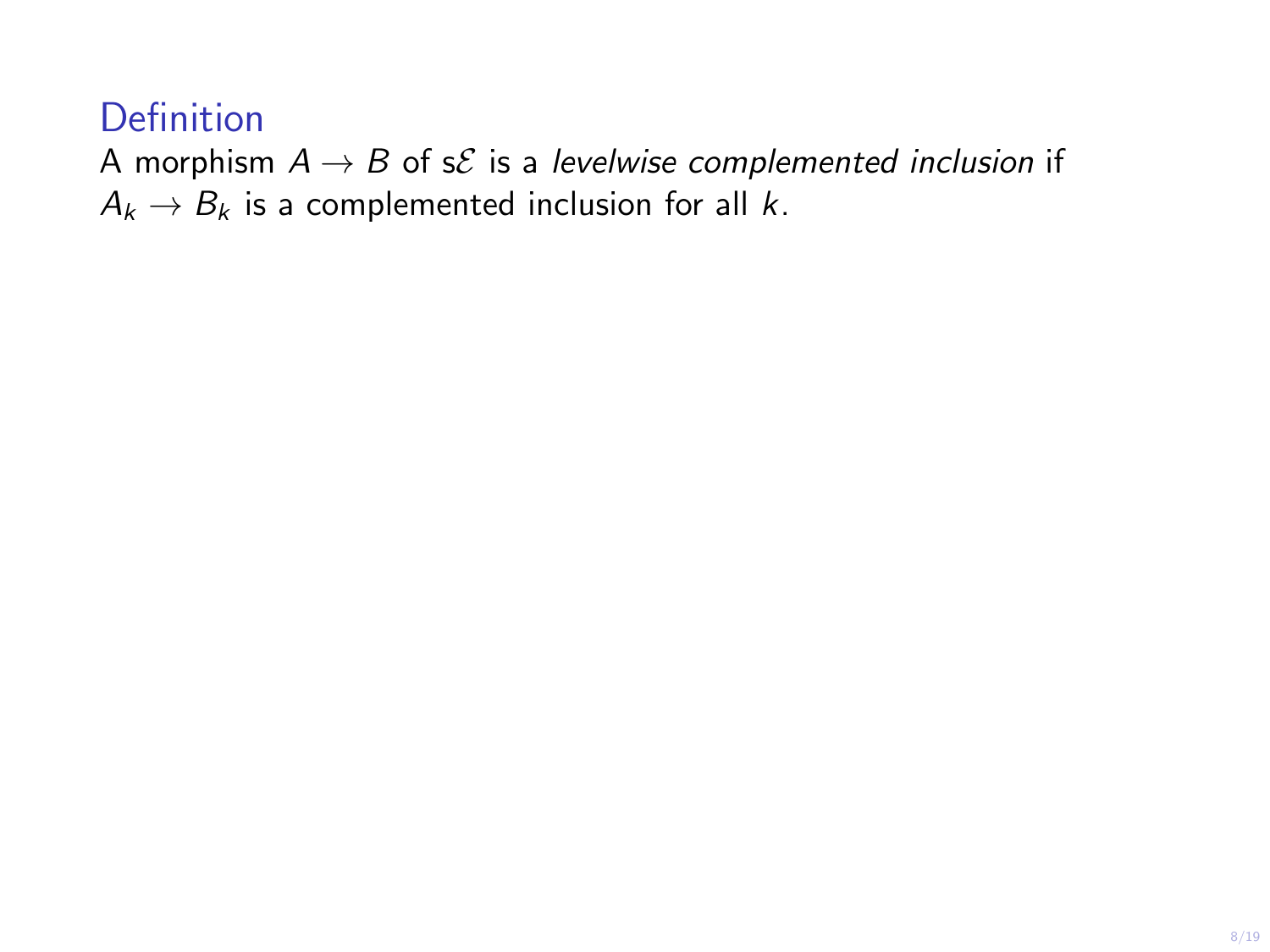A morphism  $A \rightarrow B$  of s $\mathcal E$  is a levelwise complemented inclusion if  $A_k \rightarrow B_k$  is a complemented inclusion for all k.

#### Lemma

If  $\mathcal E$  is countably lextensive, then

- **In pushouts along levelwise complemented inclusions exist in sE** and are van Kampen,
- $\triangleright$  colimits of sequences of levelwise complemented inclusions exist in sE and are van Kampen.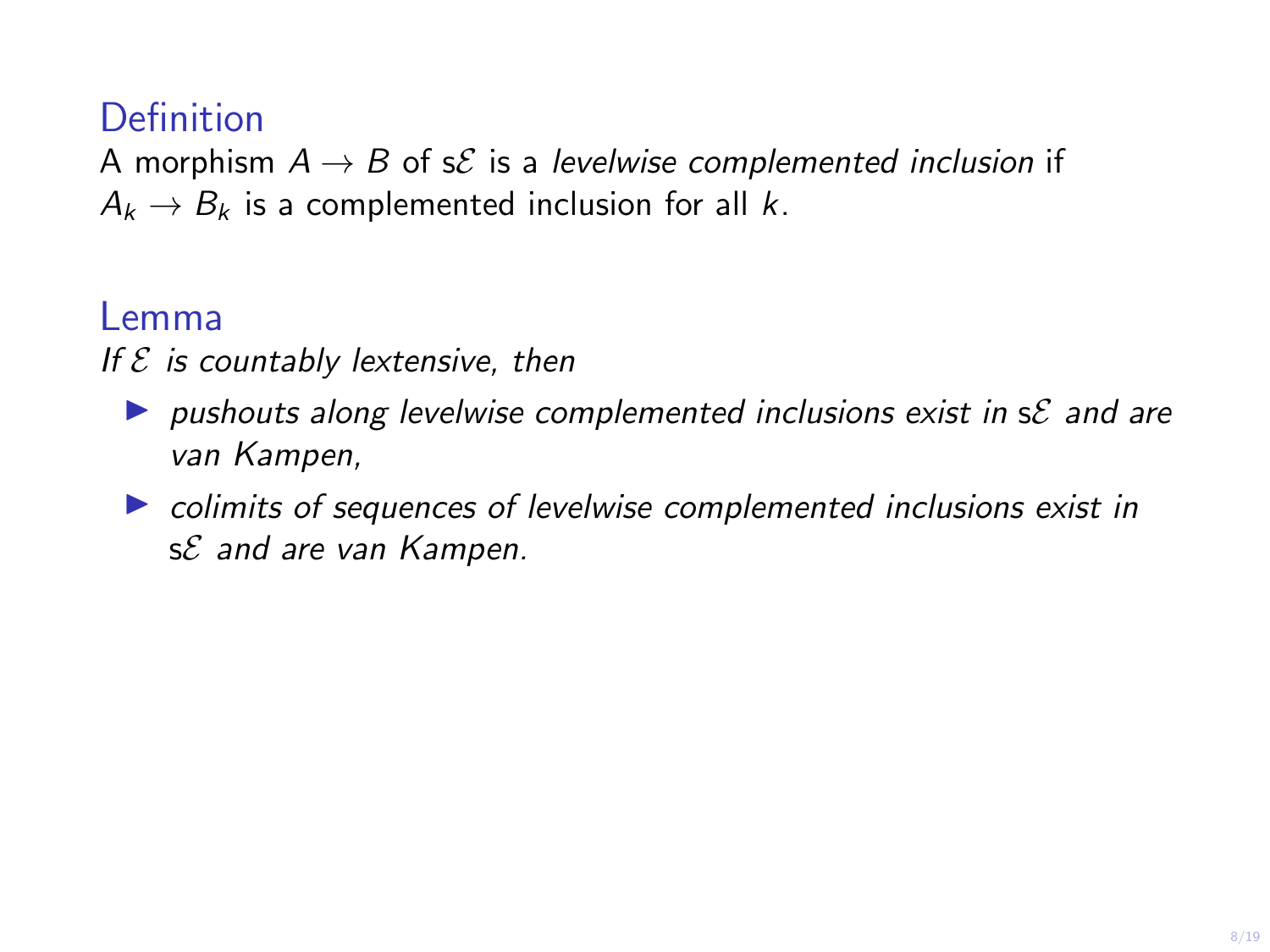A morphism  $A \rightarrow B$  of s $\mathcal E$  is a levelwise complemented inclusion if  $A_k \rightarrow B_k$  is a complemented inclusion for all k.

#### Lemma

If  $\mathcal E$  is countably lextensive, then

- $\triangleright$  pushouts along levelwise complemented inclusions exist in s $\mathcal E$  and are van Kampen,
- $\triangleright$  colimits of sequences of levelwise complemented inclusions exist in sE and are van Kampen.

#### Remark

If a functor  $D \to \mathcal{E}$  preserves coproducts, then the induced functor  $sD \rightarrow sE$  preserves pushouts along levelwise complemented inclusions and colimits of sequences of levelwise complemented inclusions.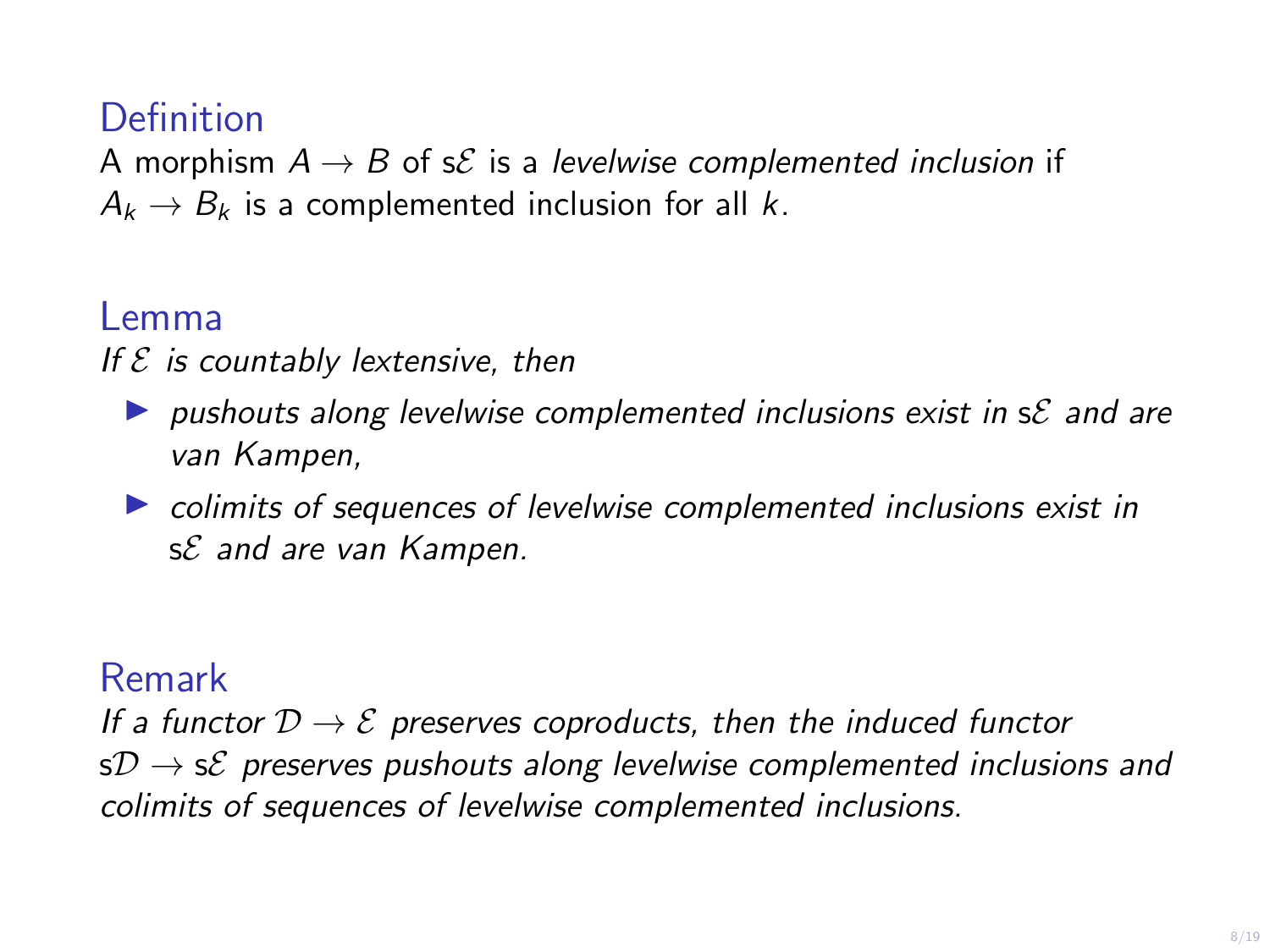$$
I = \{ \underbrace{\partial \Delta[m]} \to \underbrace{\Delta[m]} \mid m \ge 0 \}
$$
  

$$
J = \{ \underbrace{\Lambda^{i}[m]} \to \underbrace{\Delta[m]} \mid m \ge i \ge 0, m > 0 \}
$$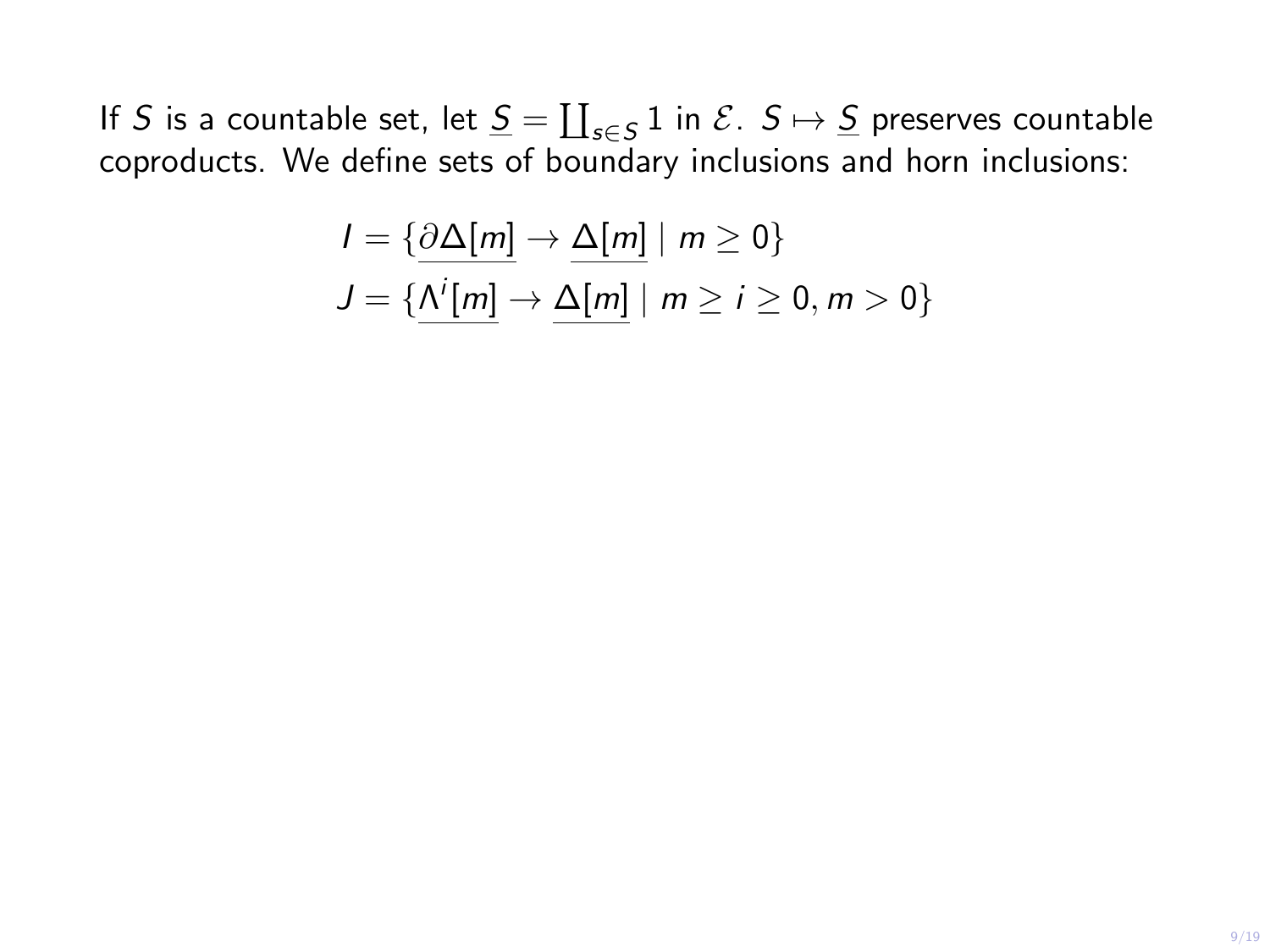$$
I = \{ \underbrace{\partial \Delta[m]} \rightarrow \underbrace{\Delta[m]} \mid m \ge 0 \}
$$
  

$$
J = \{ \underbrace{\Lambda^{i}[m]} \rightarrow \underbrace{\Delta[m]} \mid m \ge i \ge 0, m > 0 \}
$$

We would like to apply the small object argument to  $I$  and  $J$ , but we need an  $\mathcal{E}$ -enriched version.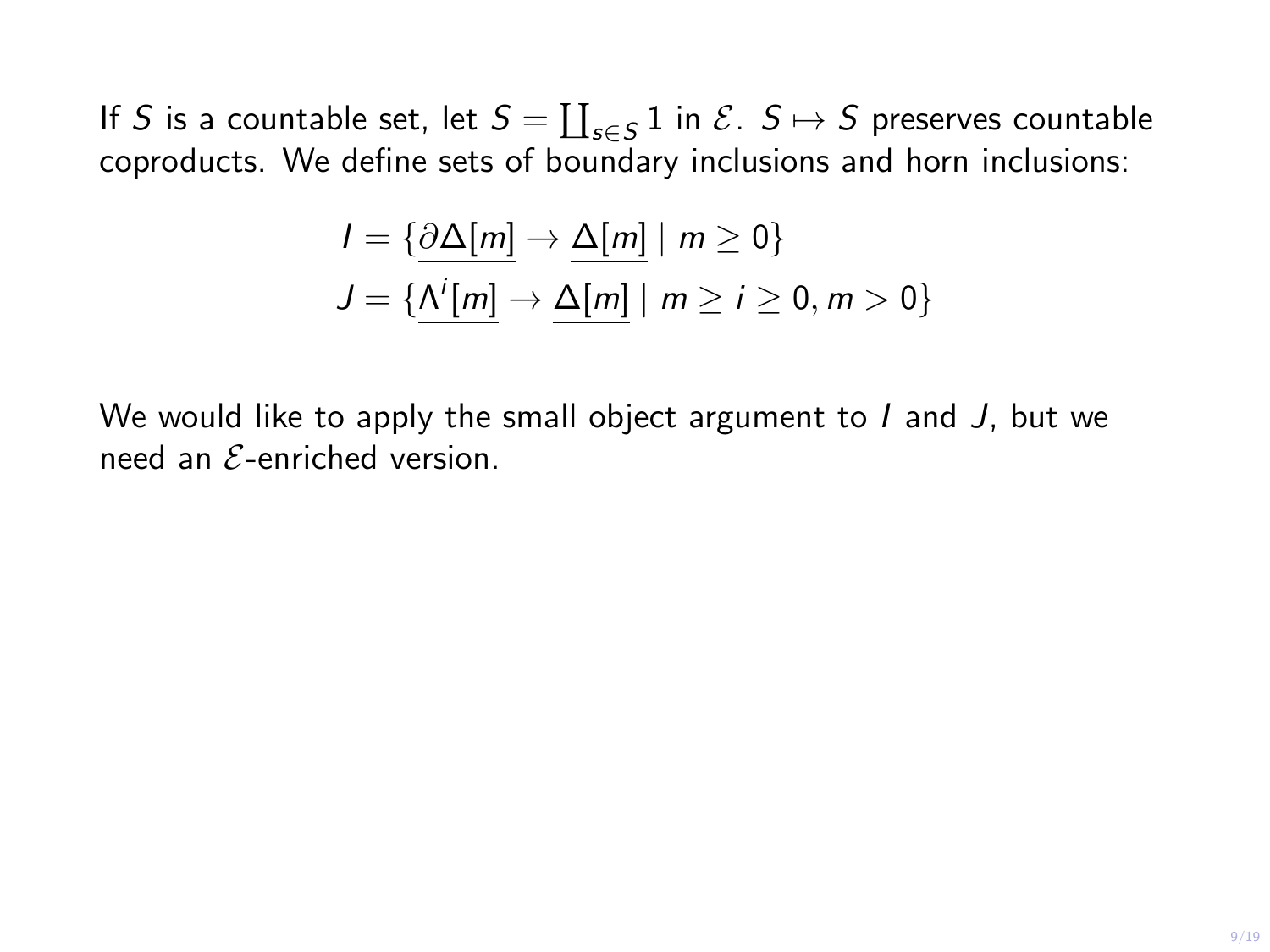$$
I = \{ \underbrace{\partial \Delta[m]} \rightarrow \underbrace{\Delta[m]} \mid m \ge 0 \}
$$
  

$$
J = \{ \underbrace{\Lambda^{i}[m]} \rightarrow \underbrace{\Delta[m]} \mid m \ge i \ge 0, m > 0 \}
$$

We would like to apply the small object argument to  $I$  and  $J$ , but we need an  $E$ -enriched version. However, s $E$  is not  $E$ -enriched in general since  $\mathcal E$  is not assumed to be cartesian closed.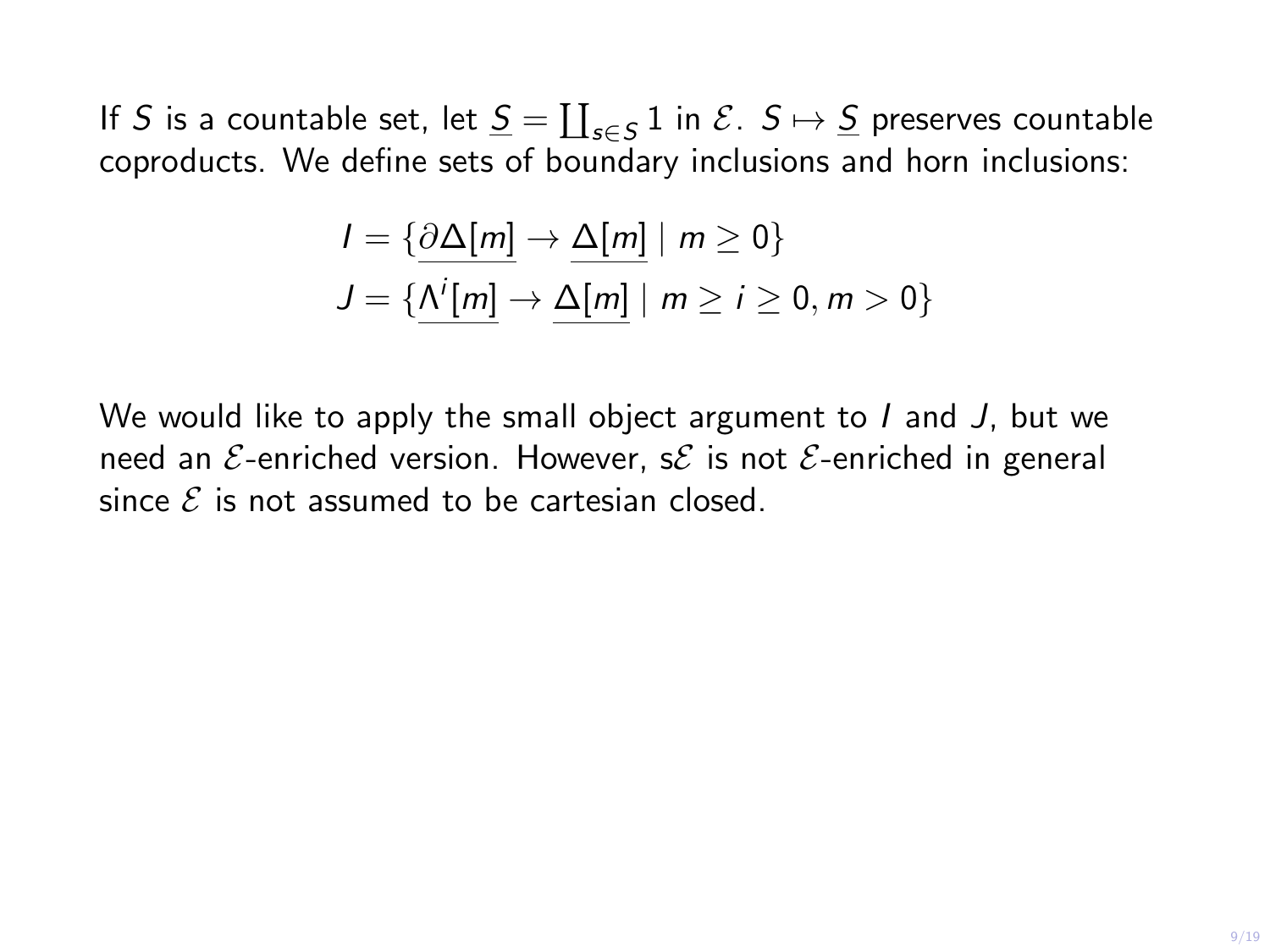$$
I = \{ \underbrace{\partial \Delta[m]} \rightarrow \underbrace{\Delta[m]} \mid m \ge 0 \}
$$
  

$$
J = \{ \underbrace{\Lambda^{i}[m]} \rightarrow \underbrace{\Delta[m]} \mid m \ge i \ge 0, m > 0 \}
$$

We would like to apply the small object argument to I and J, but we need an  $\mathcal{E}$ -enriched version. However, s $\mathcal{E}$  is not  $\mathcal{E}$ -enriched in general since  $\mathcal E$  is not assumed to be cartesian closed.

For  $X, Y \in s\mathcal{E}$ , we define the Hom-presheaf Hom<sub>Psh  $\mathcal{E}(X, Y) \in \text{Psh }\mathcal{E}$ :</sub>

 $E \mapsto$  Hom<sub>Set</sub> $(X \times E, Y)$ .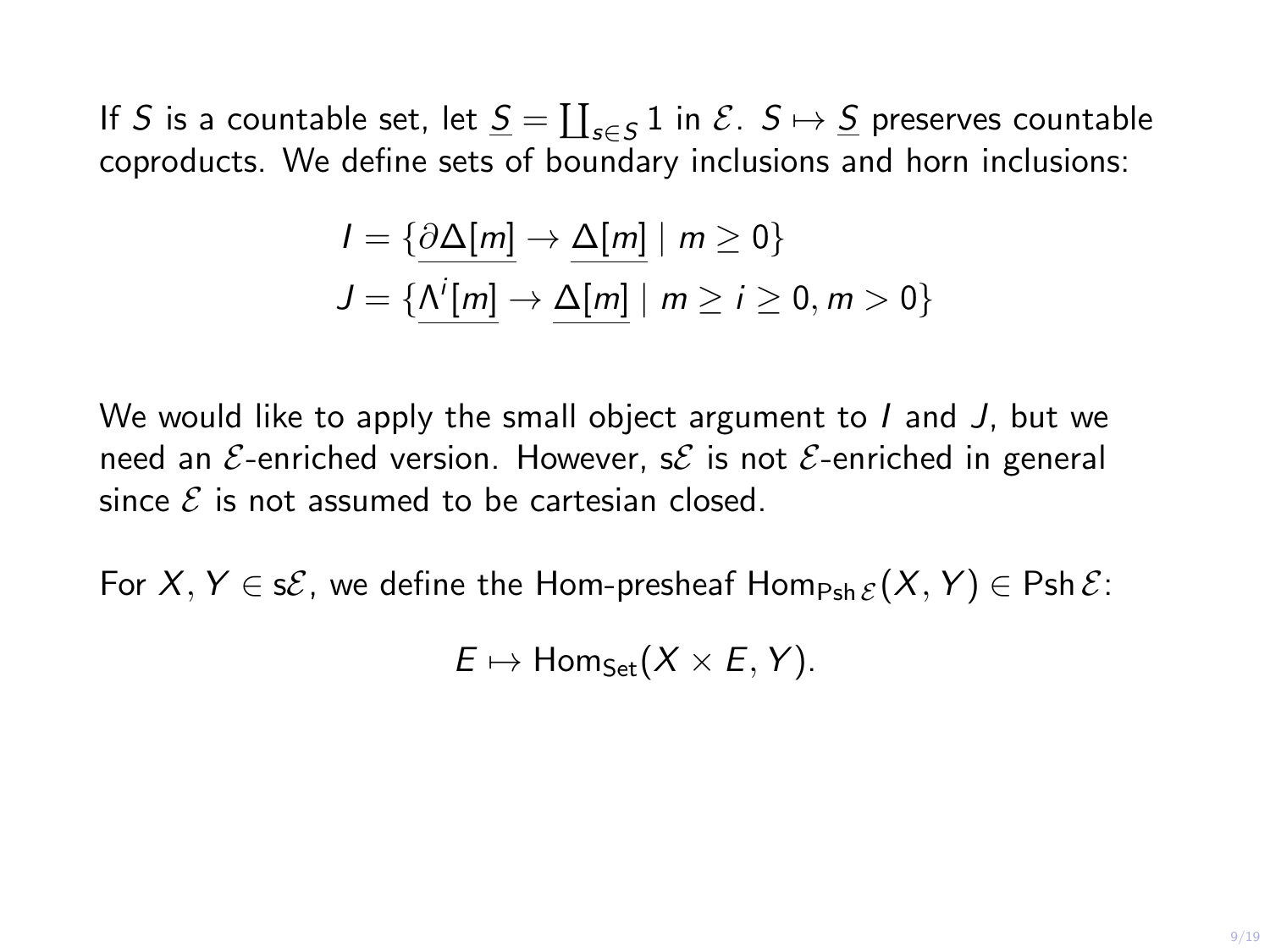$$
I = \{ \underbrace{\partial \Delta[m]} \rightarrow \underbrace{\Delta[m]} \mid m \ge 0 \}
$$
  

$$
J = \{ \underbrace{\Lambda^{i}[m]} \rightarrow \underbrace{\Delta[m]} \mid m \ge i \ge 0, m > 0 \}
$$

We would like to apply the small object argument to I and J, but we need an  $\mathcal{E}$ -enriched version. However, s $\mathcal{E}$  is not  $\mathcal{E}$ -enriched in general since  $\mathcal E$  is not assumed to be cartesian closed.

For  $X, Y \in s\mathcal{E}$ , we define the Hom-presheaf Hom<sub>Psh  $\mathcal{E}(X, Y) \in \text{Psh }\mathcal{E}$ :</sub>

$$
E \mapsto \text{Hom}_{\text{Set}}(X \times E, Y).
$$

If this presheaf is representable, then the representing object is denoted by  $\text{Hom}_{\mathcal{E}}(X, Y)$ , e.g.,  $\text{Hom}_{\mathcal{E}}(\Delta[m], Y) = Y_m$ .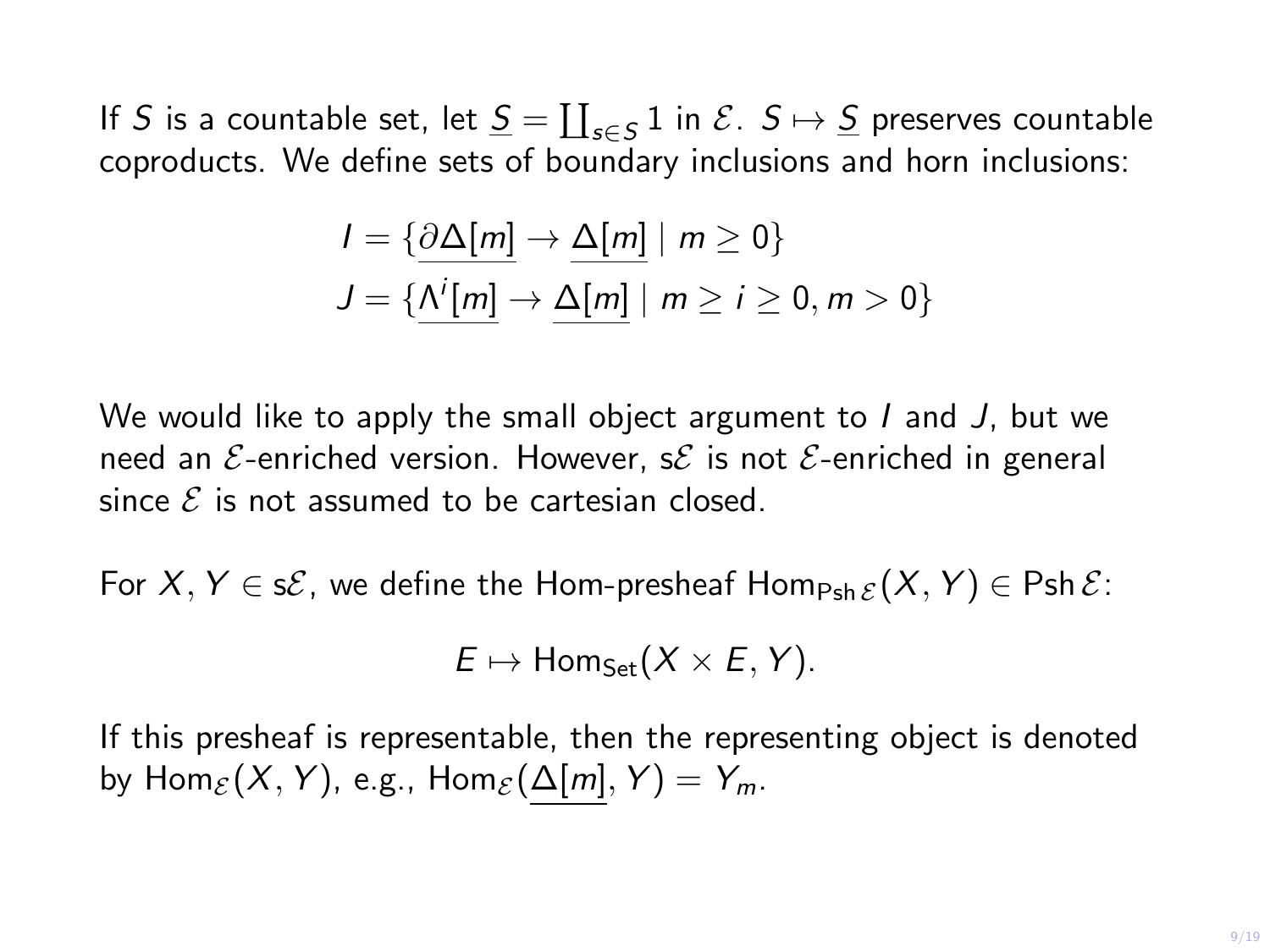A morphism *i*:  $A \rightarrow B$  in s $\mathcal E$  has the Psh  $\mathcal E$ -enriched left lifting property with respect to  $p: X \rightarrow Y$  if

$$
\mathsf{Hom}_{\mathsf{Psh}\,\mathcal{E}}(B,X)\to\mathsf{Prob}_{\mathsf{Psh}\,\mathcal{E}}(i,p)
$$

has a section, where

Prob<sub>Psh  $\mathcal{E}(i, p) =$  Hom<sub>Psh  $\mathcal{E}(A, X) \times_{\text{Hom}_{\text{Psh }\mathcal{E}}(A, Y)}$  Hom<sub>Psh  $\mathcal{E}(B, Y)$ .</sub></sub></sub>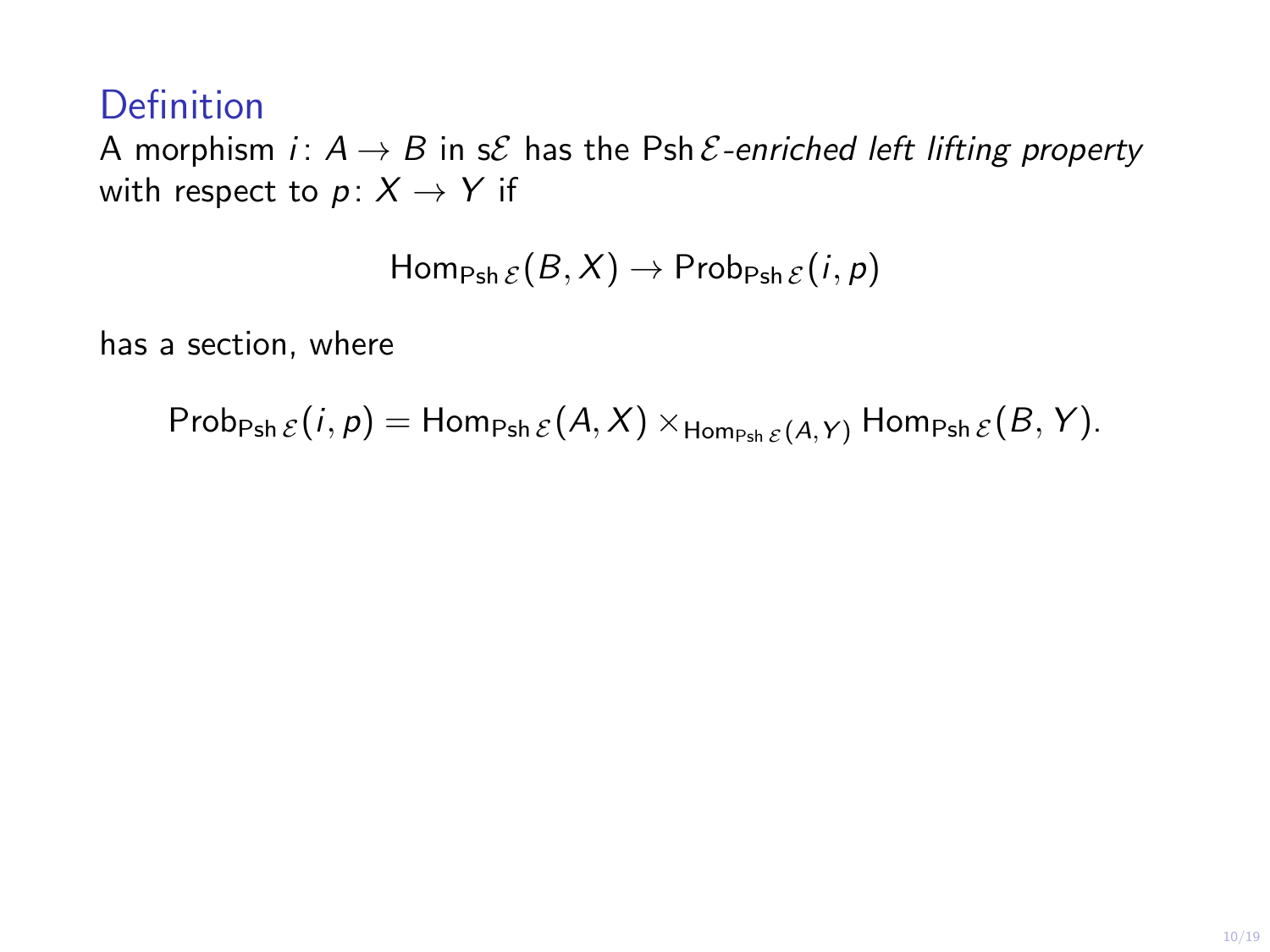A morphism *i*:  $A \rightarrow B$  in s $\mathcal E$  has the Psh  $\mathcal E$ -enriched left lifting property with respect to  $p: X \rightarrow Y$  if

$$
\mathsf{Hom}_{\mathsf{Psh}\,\mathcal{E}}(B,X)\to\mathsf{Prob}_{\mathsf{Psh}\,\mathcal{E}}(i,p)
$$

has a section, where

$$
\mathsf{Prob}_{\mathsf{Psh}\,\mathcal{E}}(i,p)=\mathsf{Hom}_{\mathsf{Psh}\,\mathcal{E}}(A,X)\times_{\mathsf{Hom}_{\mathsf{Psh}\,\mathcal{E}}(A,Y)}\mathsf{Hom}_{\mathsf{Psh}\,\mathcal{E}}(B,Y).
$$

If these presheaves are representable this reduces to the  $\mathcal{E}$ -enriched property, i.e.,

$$
Hom_{\mathcal{E}}(B,X)\to Prob_{\mathcal{E}}(i,p)
$$

having a section.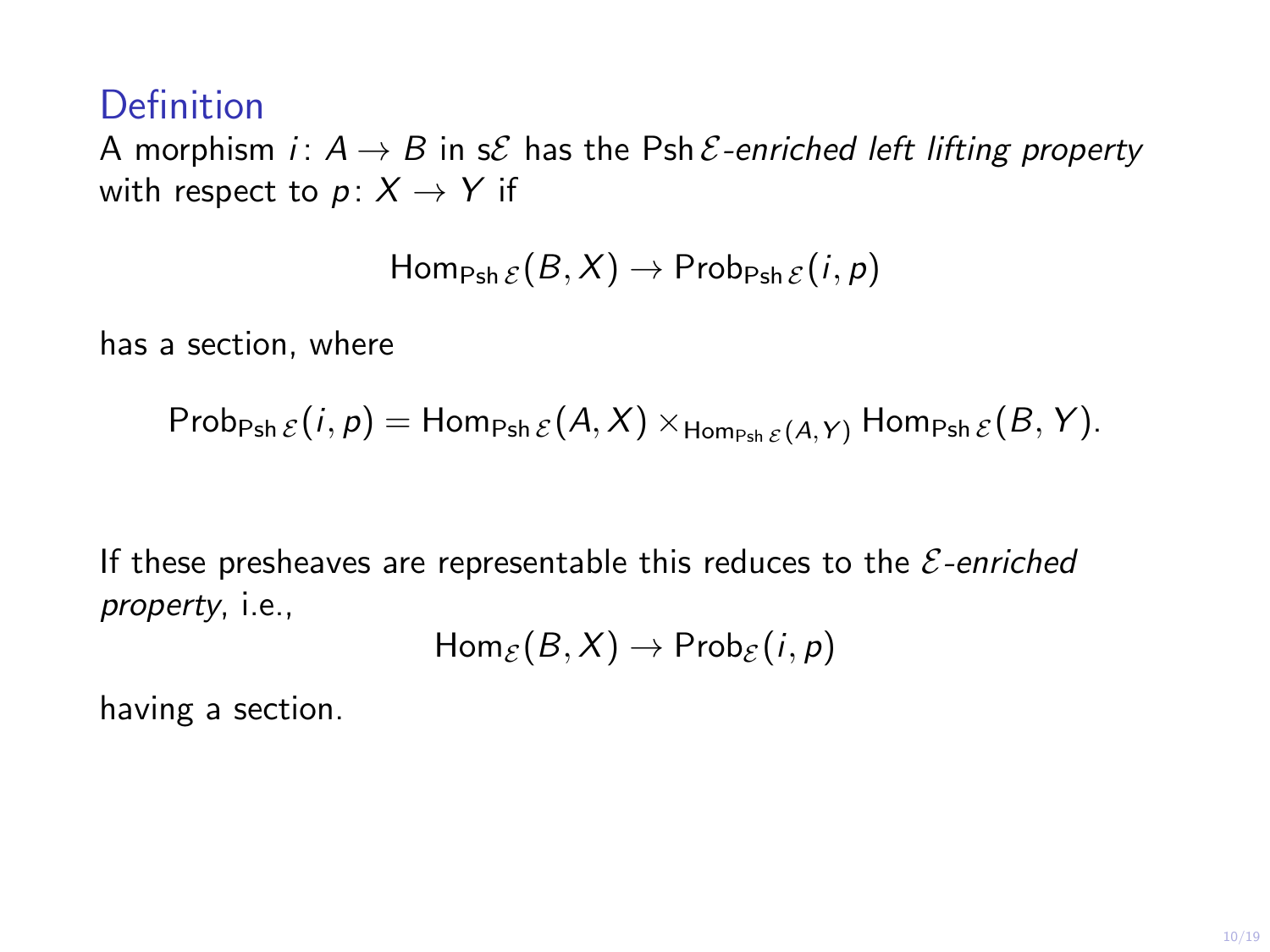A morphism *i*:  $A \rightarrow B$  in s $\mathcal E$  has the Psh  $\mathcal E$ -enriched left lifting property with respect to  $p: X \rightarrow Y$  if

$$
\mathsf{Hom}_{\mathsf{Psh}\,\mathcal{E}}(B,X)\to\mathsf{Prob}_{\mathsf{Psh}\,\mathcal{E}}(i,p)
$$

has a section, where

$$
\mathsf{Prob}_{\mathsf{Psh}\,\mathcal{E}}(i,p)=\mathsf{Hom}_{\mathsf{Psh}\,\mathcal{E}}(A,X)\times_{\mathsf{Hom}_{\mathsf{Psh}\,\mathcal{E}}(A,Y)}\mathsf{Hom}_{\mathsf{Psh}\,\mathcal{E}}(B,Y).
$$

If these presheaves are representable this reduces to the  $\mathcal{E}$ -enriched property, i.e.,

$$
Hom_{\mathcal{E}}(B,X)\to Prob_{\mathcal{E}}(i,p)
$$

having a section.

This refers to a weak factorization system on  $\mathcal E$  of (complemented inclusions, split epimorphisms.).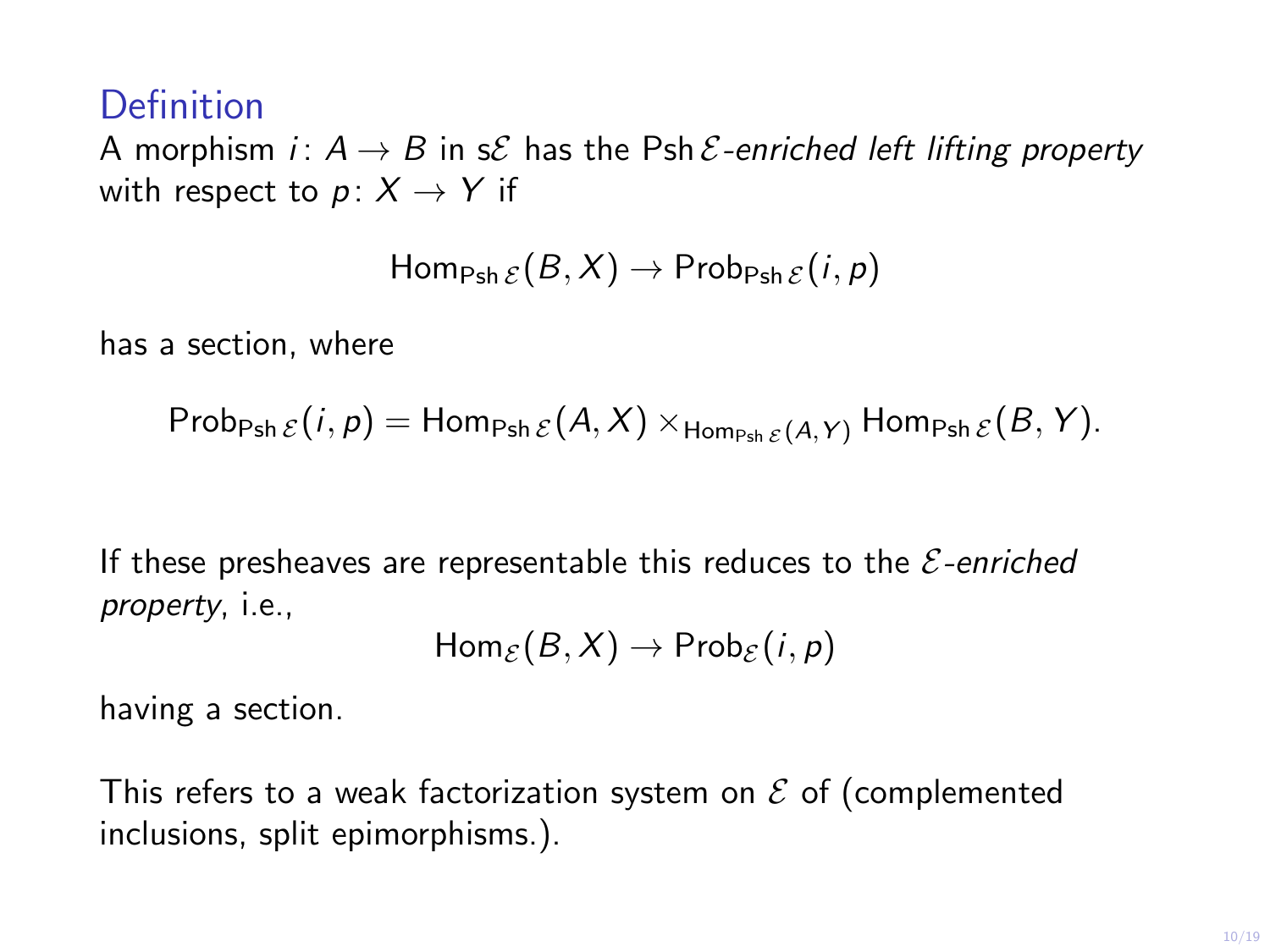A Psh  $\mathcal{E}$ -enriched weak factorization system on s $\mathcal{E}$  is a pair  $(\mathcal{L}, \mathcal{R})$  of classes of morphisms such that

- **Example 1** a morphism is in  $\mathscr L$  if and only if it has the enriched left lifting property with respect to all morphisms of  $\mathcal{R}$ ,
- **D** a morphism is in  $\mathcal{R}$  if and only if it has the enriched right lifting property with respect to all morphisms of  $\mathscr{L}$ ,
- revery morphism factors as a morphism of  $\mathscr L$  followed by a morphism of  $\mathscr{R}$ .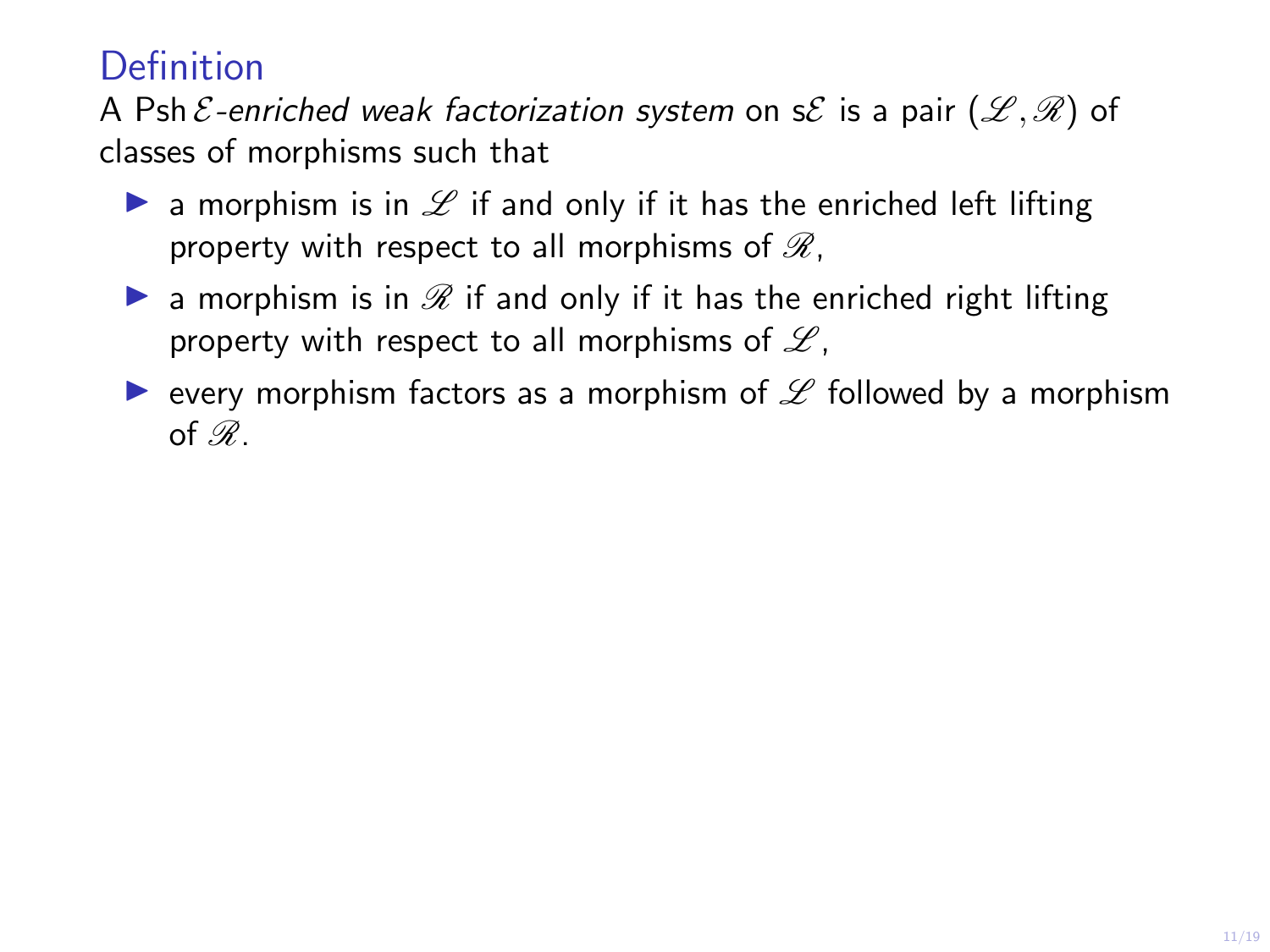A Psh  $\mathcal{E}$ -enriched weak factorization system on s $\mathcal{E}$  is a pair  $(\mathcal{L}, \mathcal{R})$  of classes of morphisms such that

- **Example 1** a morphism is in  $\mathscr L$  if and only if it has the enriched left lifting property with respect to all morphisms of  $\mathcal{R}$ ,
- **D** a morphism is in  $\mathcal{R}$  if and only if it has the enriched right lifting property with respect to all morphisms of  $\mathscr{L}$ ,
- revery morphism factors as a morphism of  $\mathscr L$  followed by a morphism of  $\mathscr{R}$ .

#### Theorem

If I is a countable set of levelwise complemented inclusions between finite objects of  $s\mathcal{E}$ , then there is a Psh  $\mathcal{E}$ -enriched weak factorization system, where

- $\triangleright$   $\mathcal R$  are the I-fibrations, i.e., morphisms with the enriched right lifting property with respect to I,
- $\triangleright$   $\mathscr L$  are the I-cofibrations, i.e., morphisms with the enriched left lifting property with respect to  $L$ .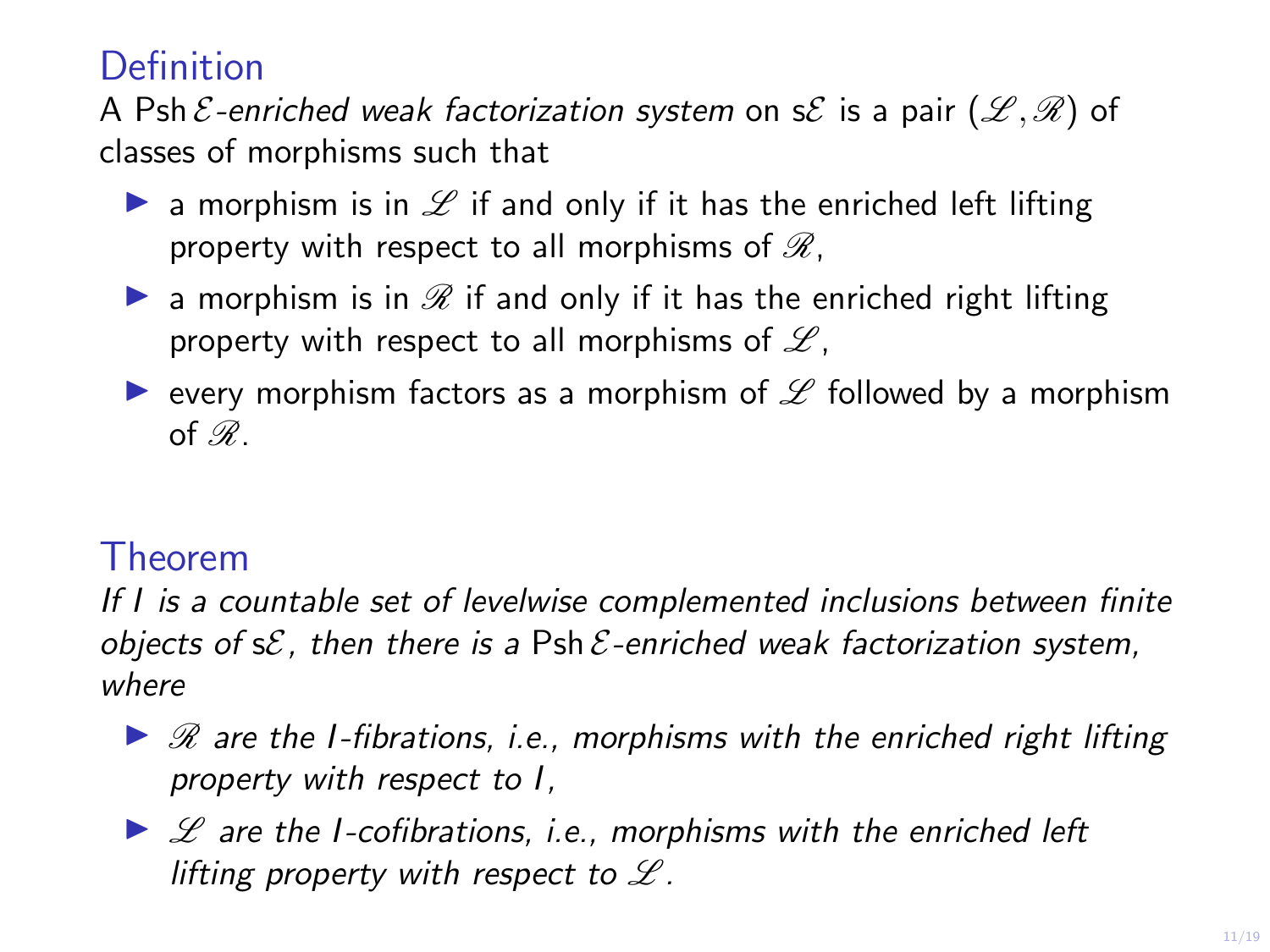- $\blacktriangleright$  A (Kan) fibration is a J-fibration.
- $\blacktriangleright$  A trivial (Kan) fibration is an *I*-fibration.
- $\blacktriangleright$  A cofibration is an *I*-cofibration.
- $\blacktriangleright$  A trivial cofibration is a J-cofibration.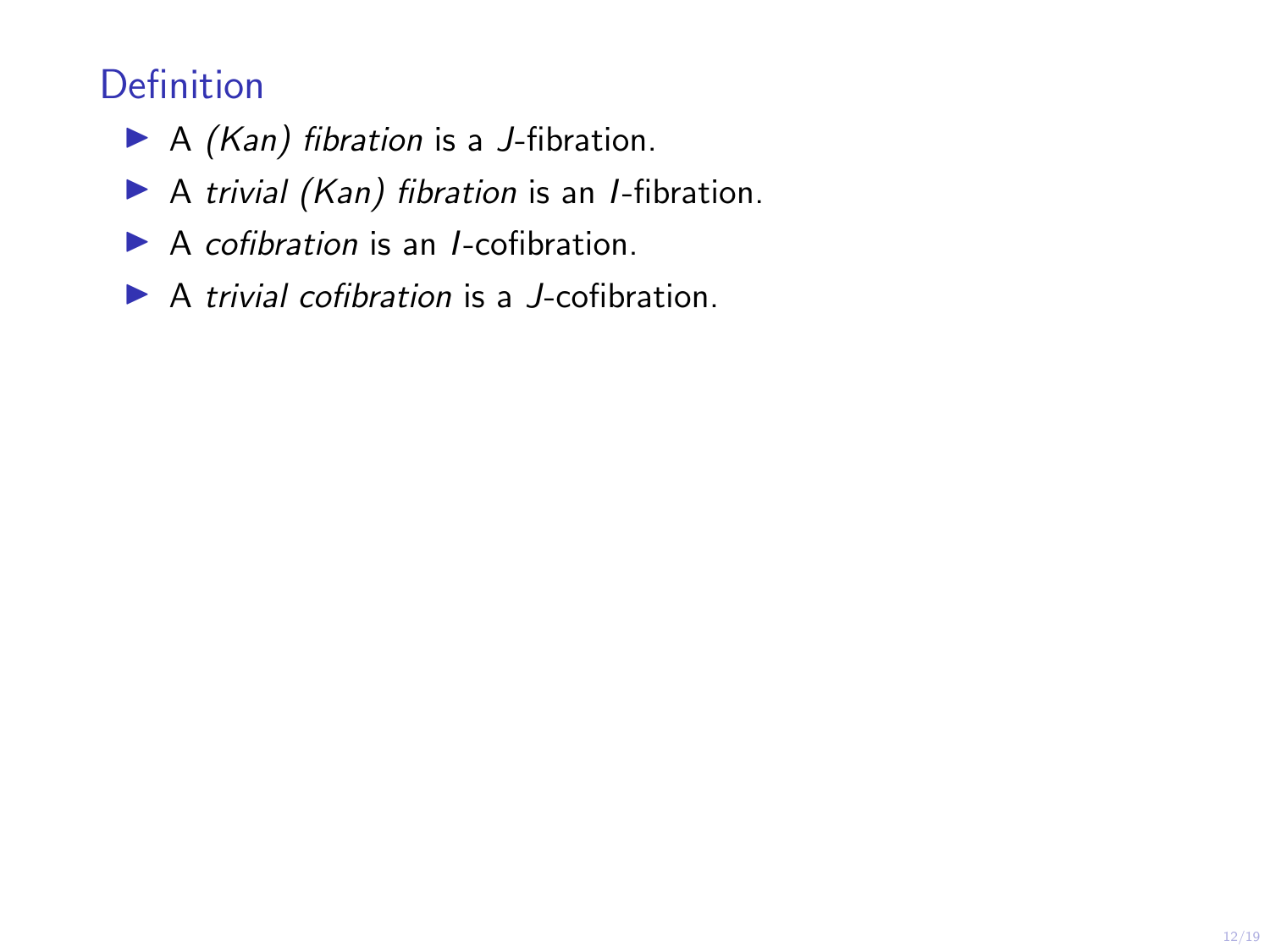- $\blacktriangleright$  A (Kan) fibration is a J-fibration.
- $\triangleright$  A trivial (Kan) fibration is an *I*-fibration.
- $\blacktriangleright$  A cofibration is an *I*-cofibration.
- $\triangleright$  A trivial cofibration is a *J*-cofibration.

#### Lemma

- A morphism  $A \rightarrow B$  is a cofibration if and only if it is a Reedy complemented inclusion, i.e.,  $A_k \sqcup_{k\downarrow} A \mathcal{L}_k B \rightarrow B_k$ .
- A morphism  $X \to Y$  is a trivial fibration if and only if it is a Reedy split epimorphism, i.e.,  $X_k \to M_k X \times_{M_k Y} Y_k$ .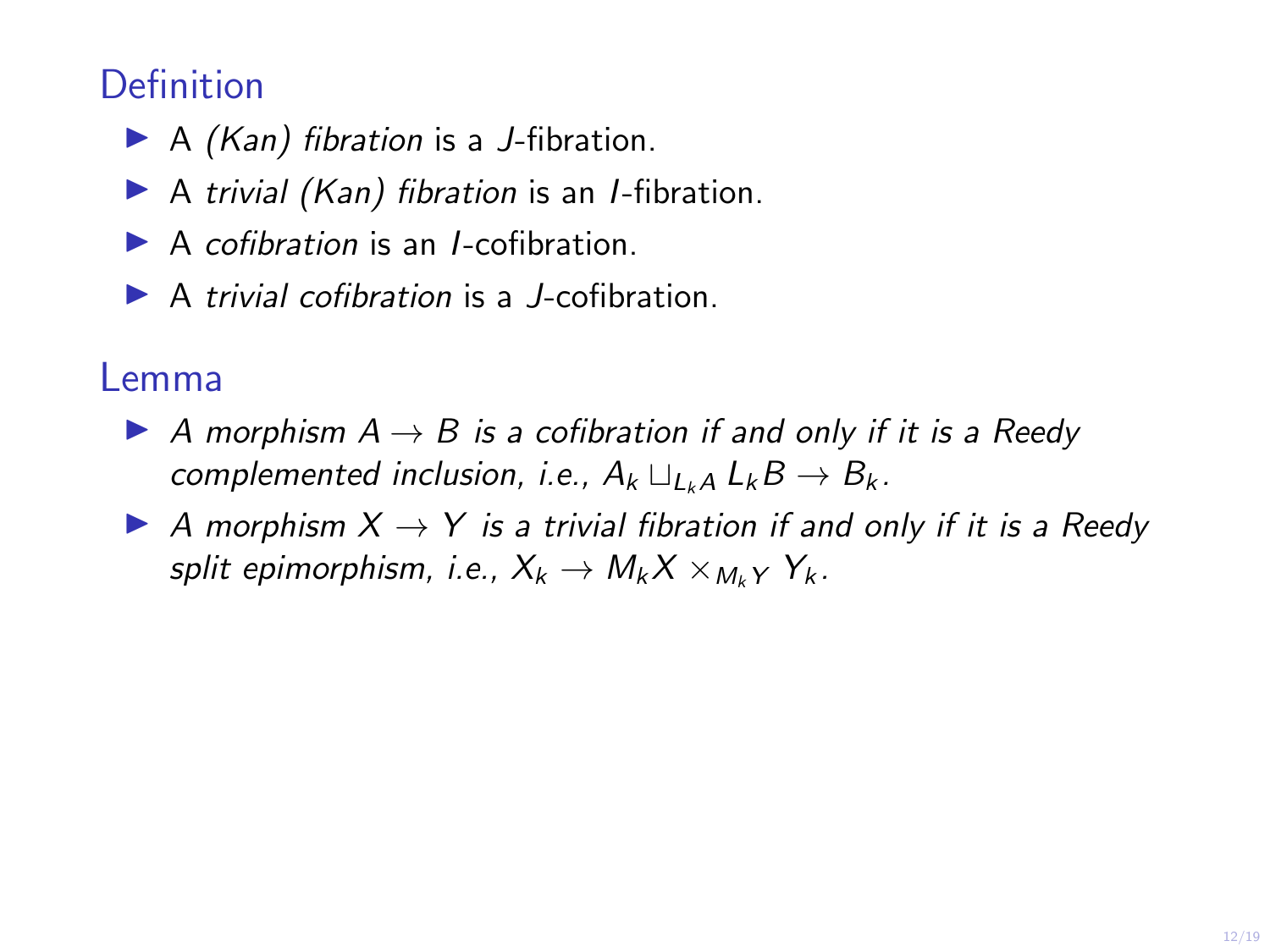- $\blacktriangleright$  A (Kan) fibration is a J-fibration.
- $\triangleright$  A trivial (Kan) fibration is an *I*-fibration.
- $\blacktriangleright$  A cofibration is an *I*-cofibration.
- $\blacktriangleright$  A trivial cofibration is a *I*-cofibration.

#### Lemma

- A morphism  $A \rightarrow B$  is a cofibration if and only if it is a Reedy complemented inclusion, i.e.,  $A_k \sqcup_{k\downarrow} A \mathcal{L}_k B \rightarrow B_k$ .
- A morphism  $X \to Y$  is a trivial fibration if and only if it is a Reedy split epimorphism, i.e.,  $X_k \to M_k X \times_{M_k Y} Y_k$ .

### **Definition**

A morphism  $X \rightarrow Y$  is a pointwise weak equivalence if

```
Hom_{\text{sset}}(E, X) \to Hom_{\text{sset}}(E, Y)
```
is a weak homotopy equivalence in sSet for all  $E \in \mathcal{E}$ .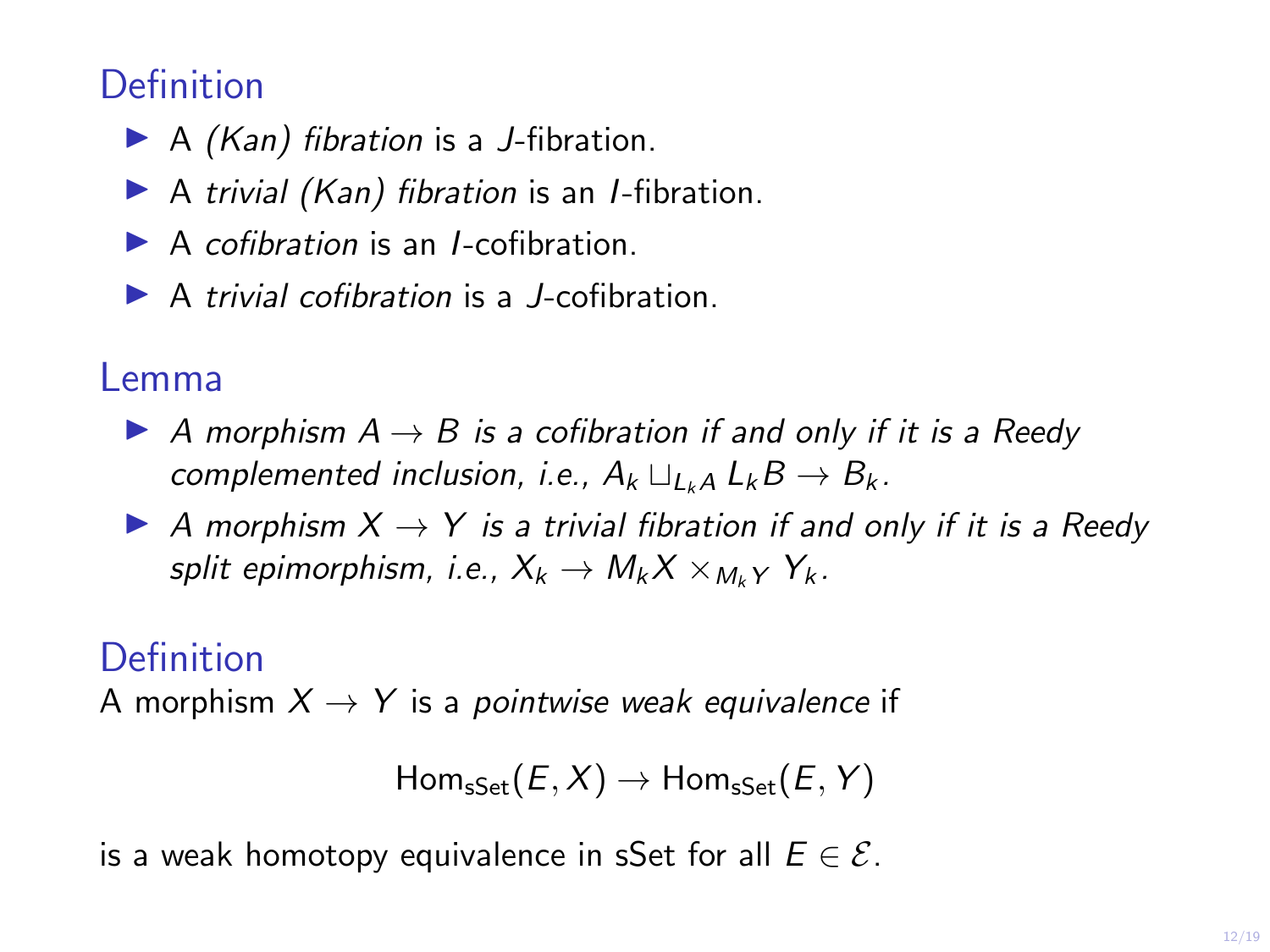### Proposition

A fibration between fibrant objects is trivial if and only if it is a pointwise weak equivalence.

#### Proof.

This holds pointwise, i.e., on applying of  $Hom_{sSet}(E, -)$  for all  $E \in \mathcal{E}$ .  $\square$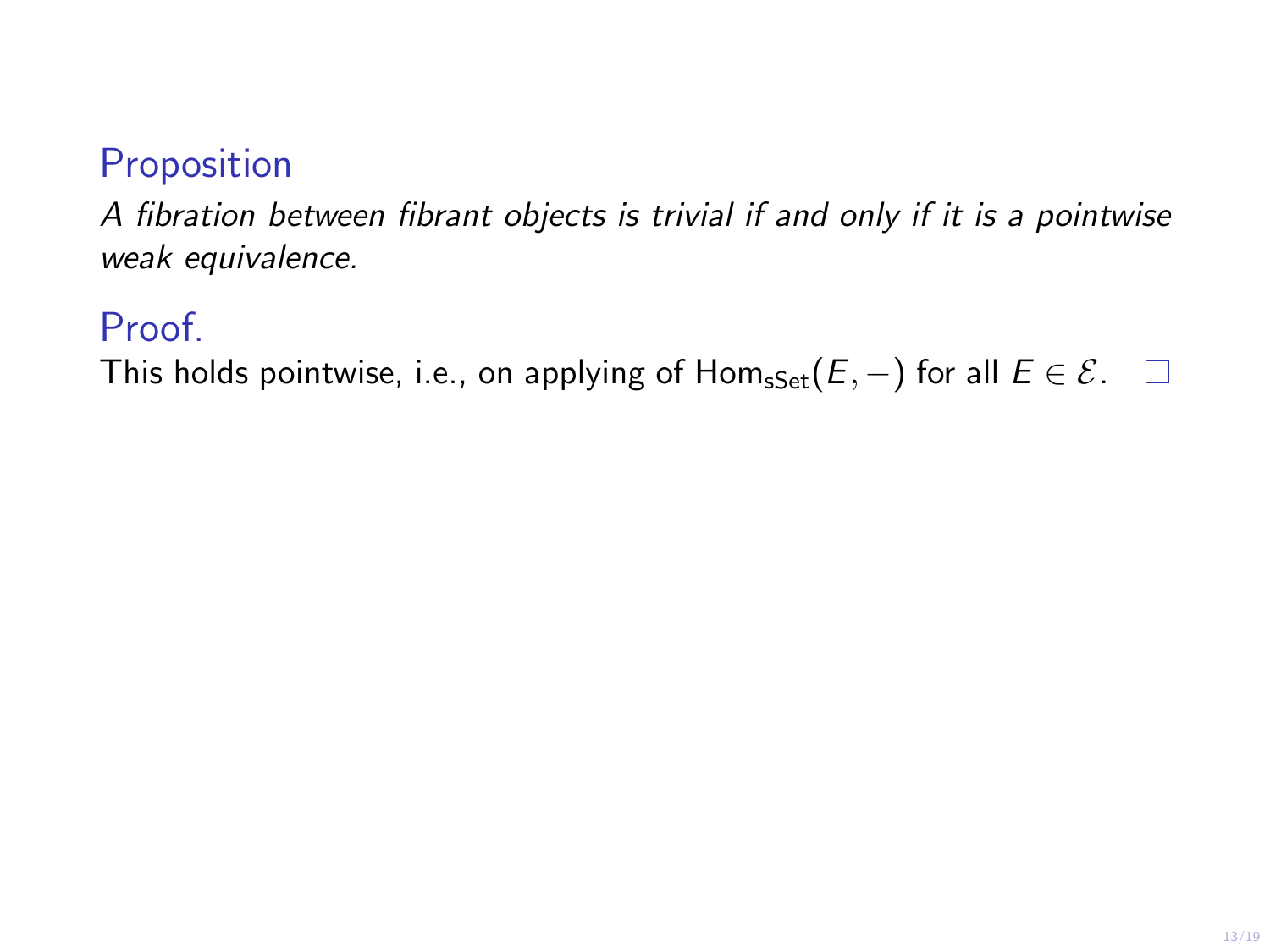### **Proposition**

A fibration between fibrant objects is trivial if and only if it is a pointwise weak equivalence.

#### Proof.

This holds pointwise, i.e., on applying of Hom<sub>sSet</sub>( $E$ ,  $-$ ) for all  $E \in \mathcal{E}$ .  $\square$ 

### Definition

A morphism  $X \rightarrow Y$  is a weak homotopy equivalence if its canonical fibrant replacement  $\hat{X} \rightarrow \hat{Y}$  (produced by the enriched small object argument) is a pointwise weak equivalence.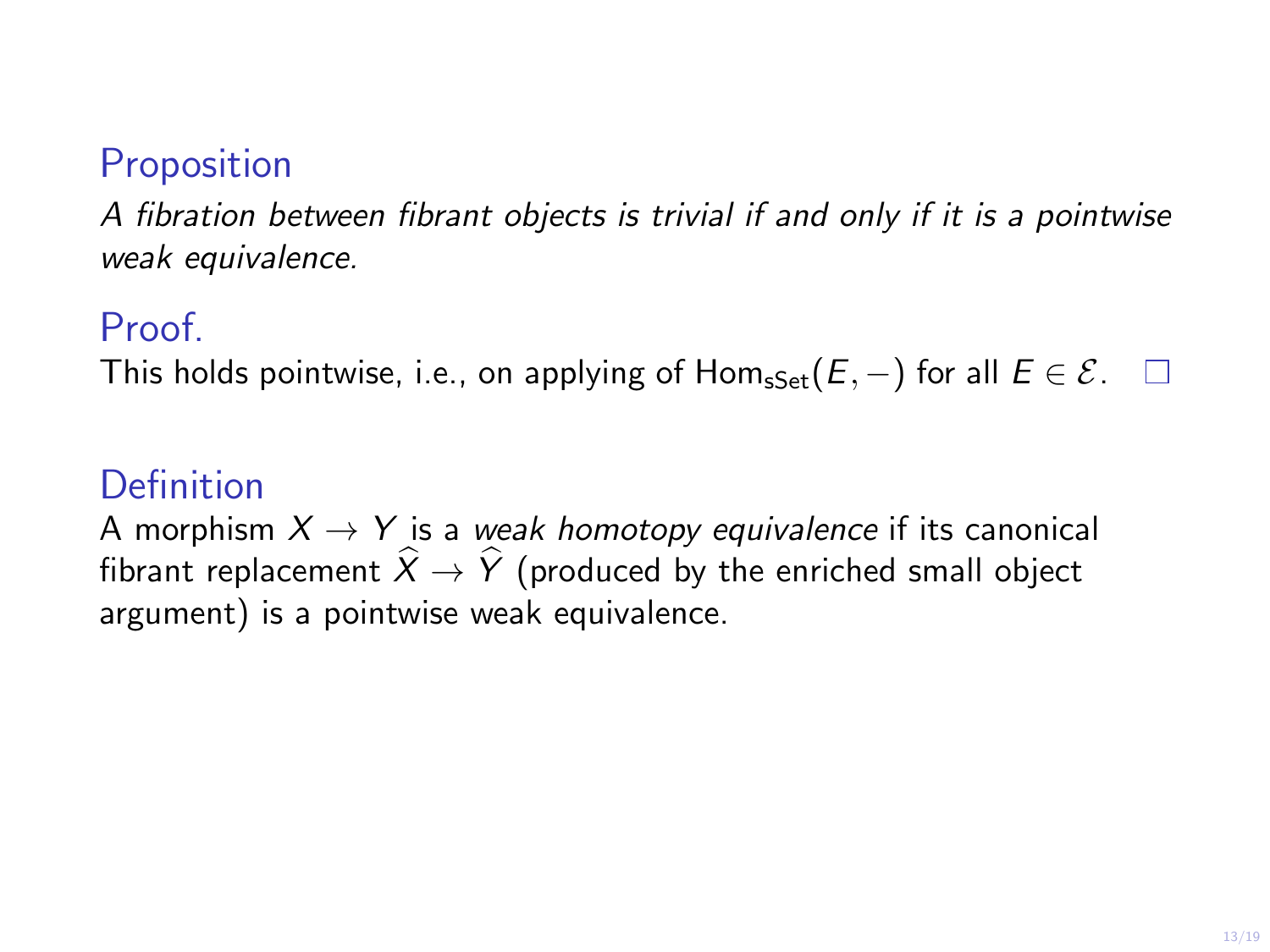### **Proposition**

A fibration between fibrant objects is trivial if and only if it is a pointwise weak equivalence.

#### Proof.

This holds pointwise, i.e., on applying of Hom<sub>sSet</sub>( $E$ ,  $-$ ) for all  $E \in \mathcal{E}$ .  $\square$ 

### Definition

A morphism  $X \rightarrow Y$  is a weak homotopy equivalence if its canonical fibrant replacement  $\hat{X} \rightarrow \hat{Y}$  (produced by the enriched small object argument) is a pointwise weak equivalence.

To complete the proof of the main theorem we need to generalize the proposition to fibrations between all objects.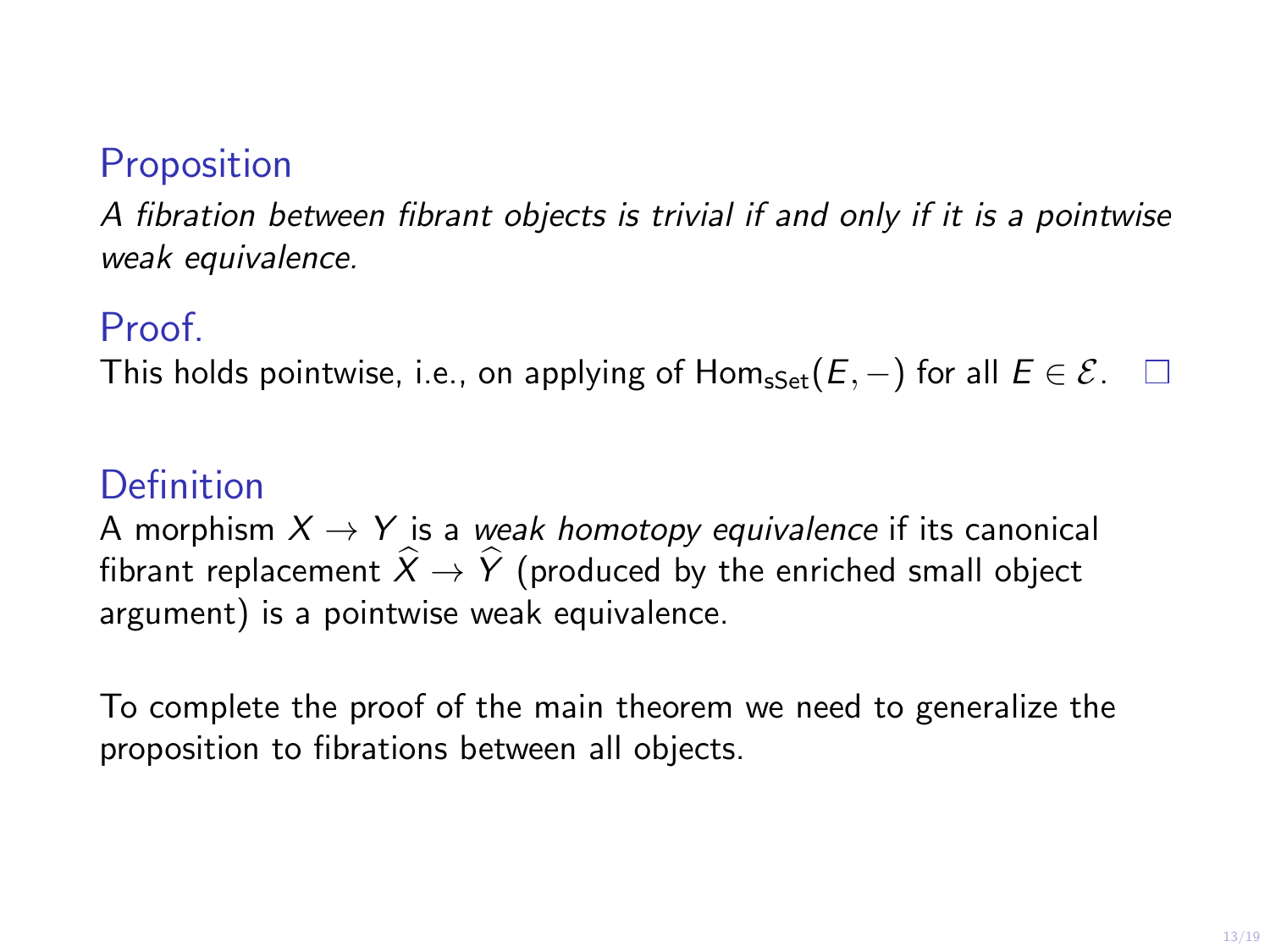# Proposition (Equivalence extension property)

Given the diagram of morphisms between cofibrant objects



where the lower square is a pullback and  $X_0 \rightarrow X_1$  is a homotopy equivalence over A, there is  $Y_0$  and dashed morphisms such that the back square is a pullback and  $Y_0 \rightarrow Y_1$  is a homotopy equivalence over B.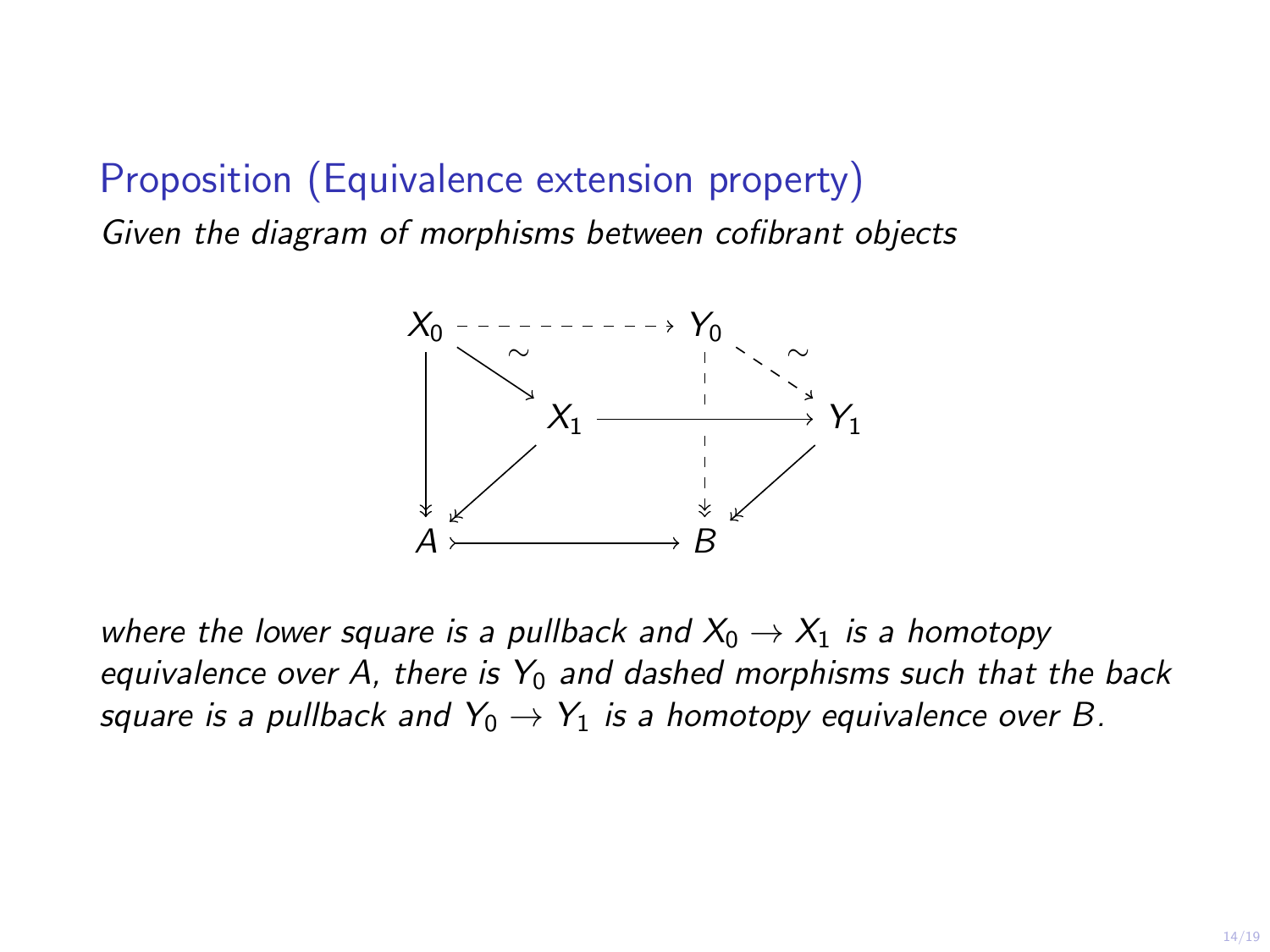Proposition (Fibration extension property)

If X, A and B are cofibrant,  $X \rightarrow A$  is a fibration and  $A \rightarrow B$  a trivial cofibration, then there is a pullback square



where  $Y \rightarrow B$  is a fibration and  $X \rightarrow Y$  is a trivial cofibration.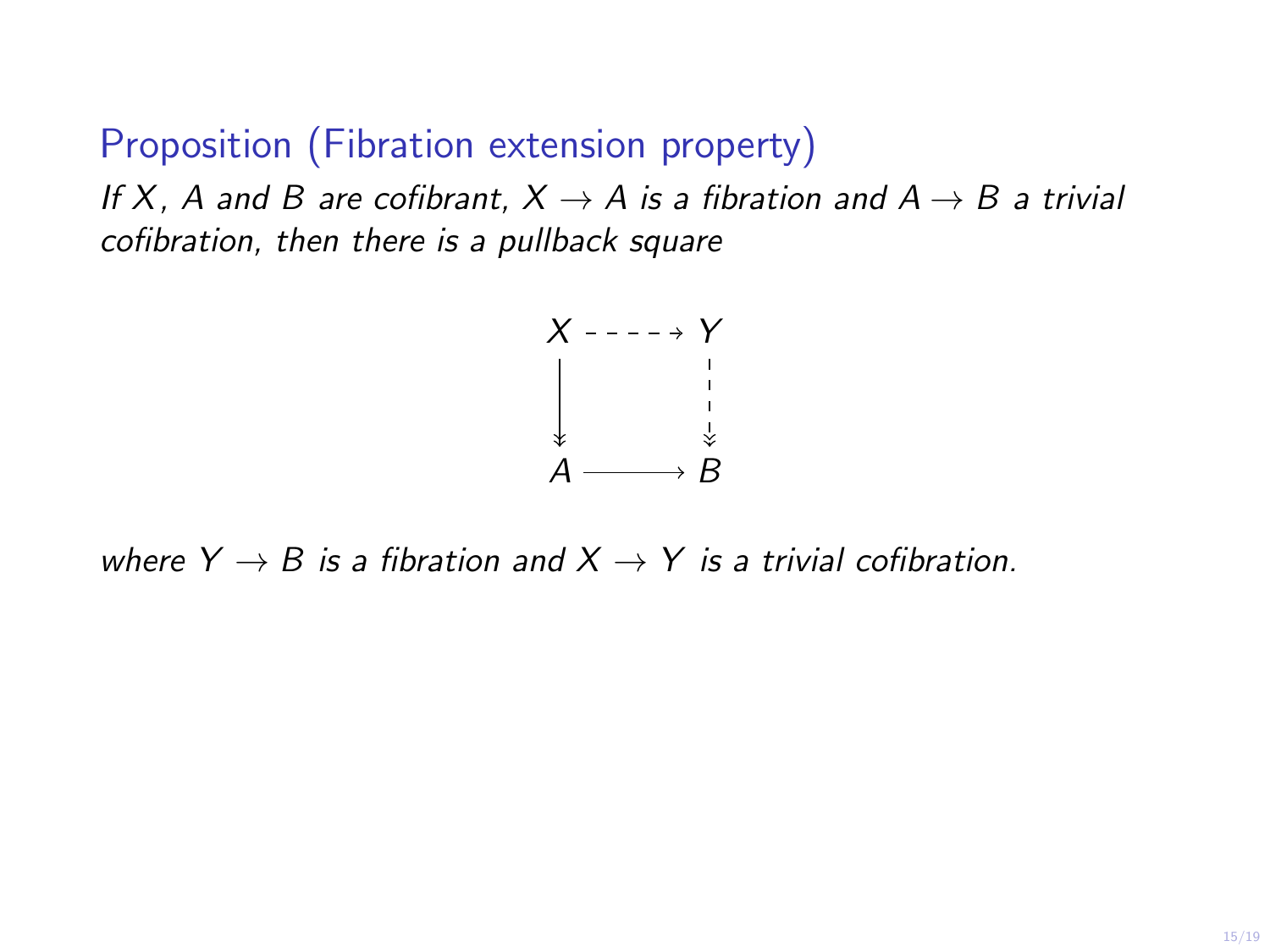Proposition (Fibration extension property)

If X, A and B are cofibrant,  $X \rightarrow A$  is a fibration and  $A \rightarrow B$  a trivial cofibration, then there is a pullback square



where  $Y \rightarrow B$  is a fibration and  $X \rightarrow Y$  is a trivial cofibration.

#### **Corollary**

A fibration between cofibrant objects is trivial if and only if it is a weak equivalence.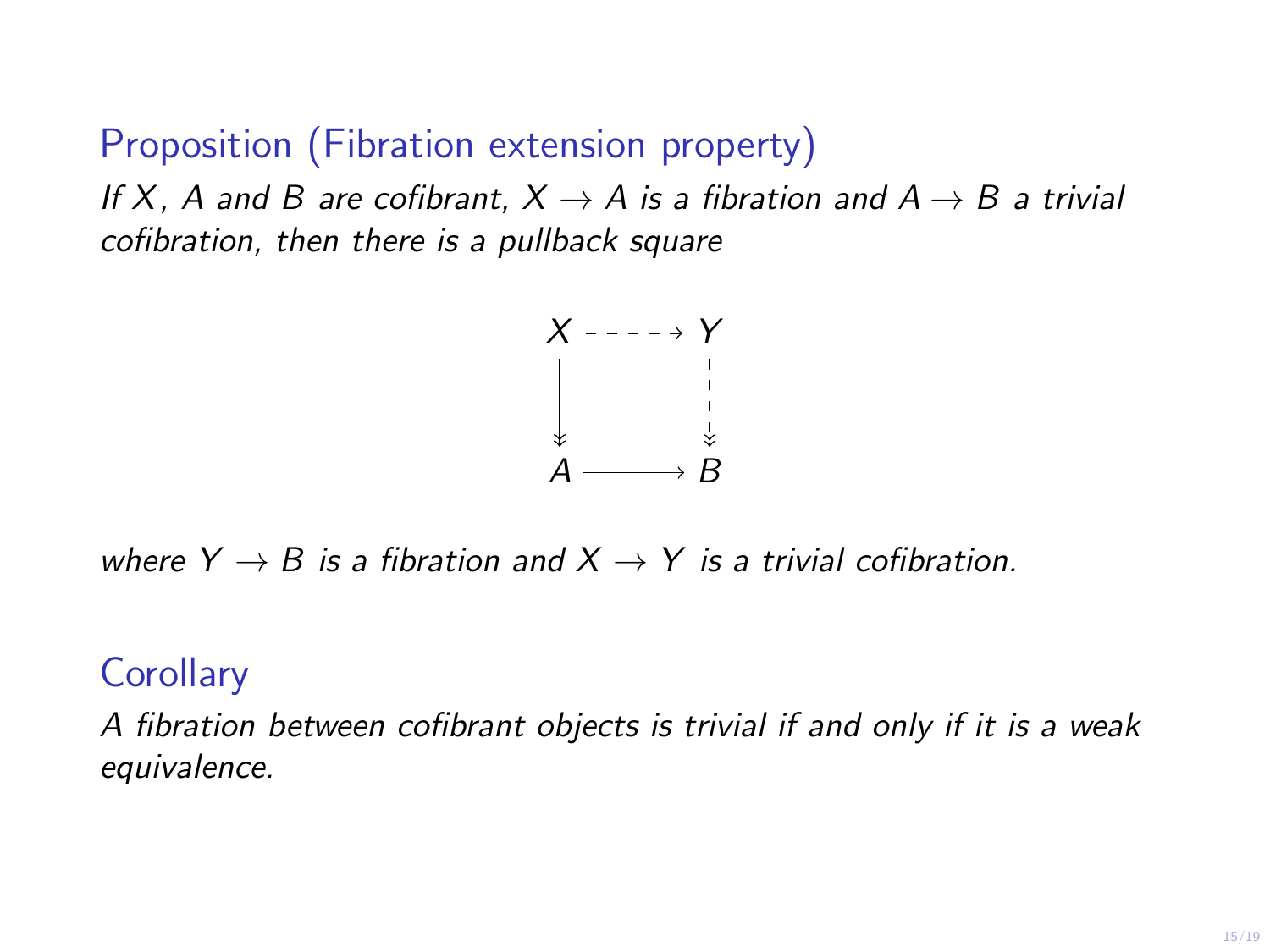If G is a group and  $\mathcal{E} = G$ -Set, then the resulting model structure on G-sSet coincides with the genuine equivariant model structure.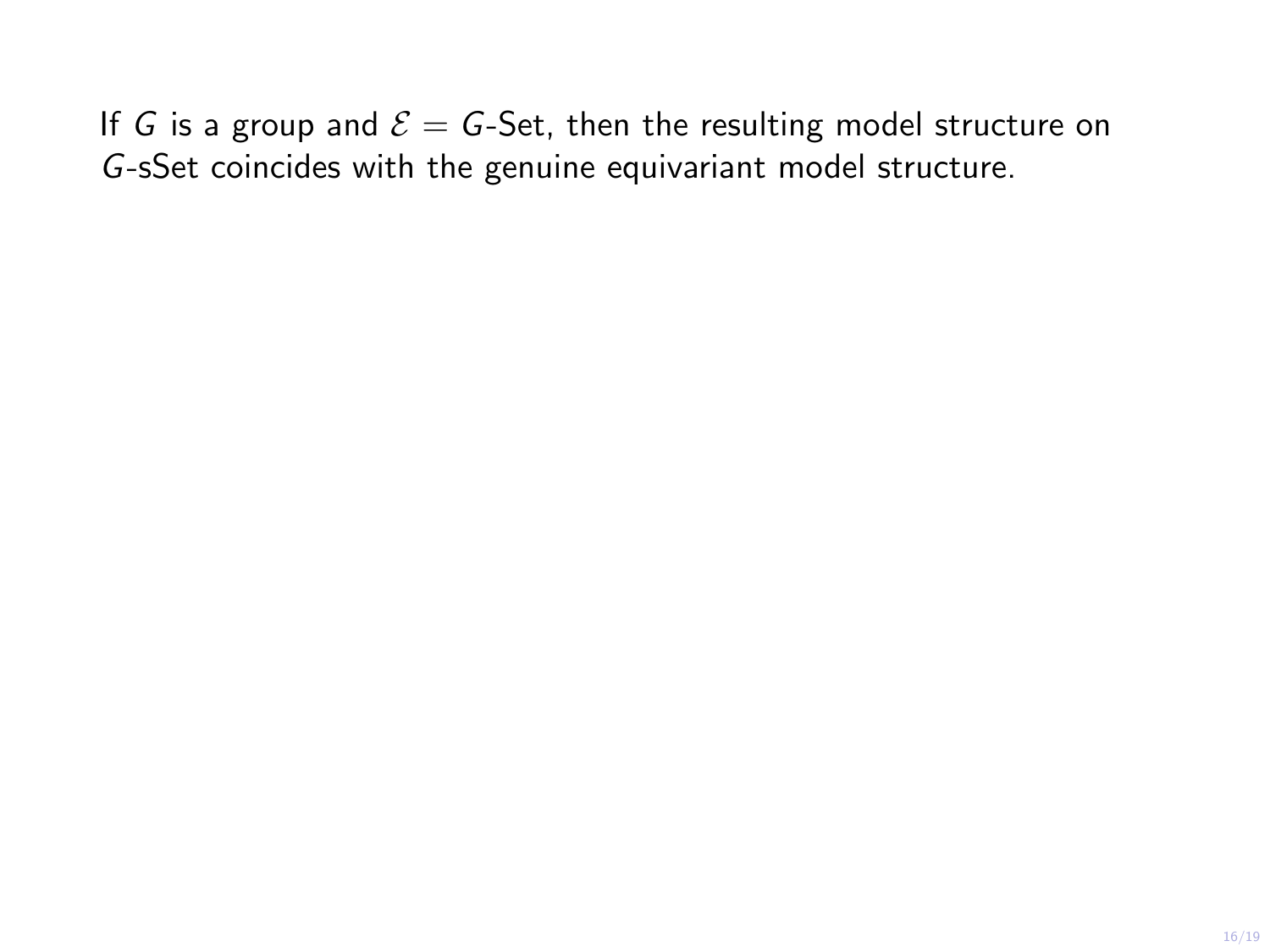If G is a group and  $\mathcal{E} = G$ -Set, then the resulting model structure on G-sSet coincides with the genuine equivariant model structure.

#### Definition

Let  $\mathcal E$  be completely lextensive.

- $\triangleright$   $X \in \mathcal{E}$  is connected if Hom<sub>sSet</sub> $(X, -)$  preserves van Kampen coproducts.
- $\triangleright$   $\mathcal{E}$  is locally connected if every object is a van Kampen coproduct of connected objects.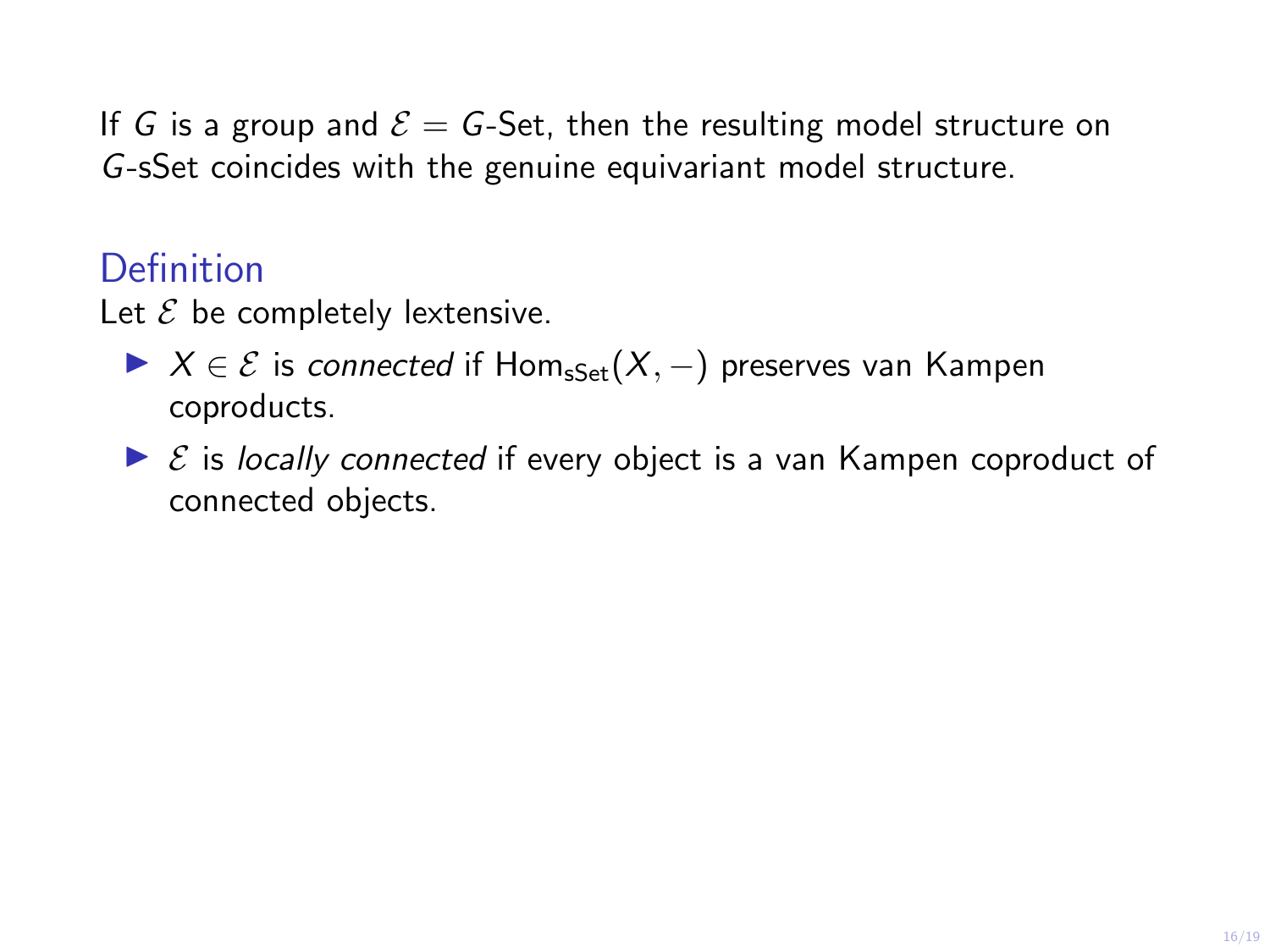If G is a group and  $\mathcal{E} = G$ -Set, then the resulting model structure on G-sSet coincides with the genuine equivariant model structure.

#### Definition

Let  $\mathcal E$  be completely lextensive.

- $\triangleright$   $X \in \mathcal{E}$  is connected if Hom<sub>sSet</sub> $(X, -)$  preserves van Kampen coproducts.
- $\triangleright$   $\mathcal{E}$  is locally connected if every object is a van Kampen coproduct of connected objects.

## Theorem (Generalized Elmendorf's Theorem)

If  $\mathcal E$  is a locally connected completely lextensive category, then  $\text{Ho}_{\infty}$  s $\mathcal E$  is equivalent to the  $\mathsf{Ho}_\infty$  s $\mathsf{Psh}(\mathcal{E}^\mathsf{con})$  where  $\mathcal{E}^\mathsf{con}$  is the category of connected objects of  $E$ .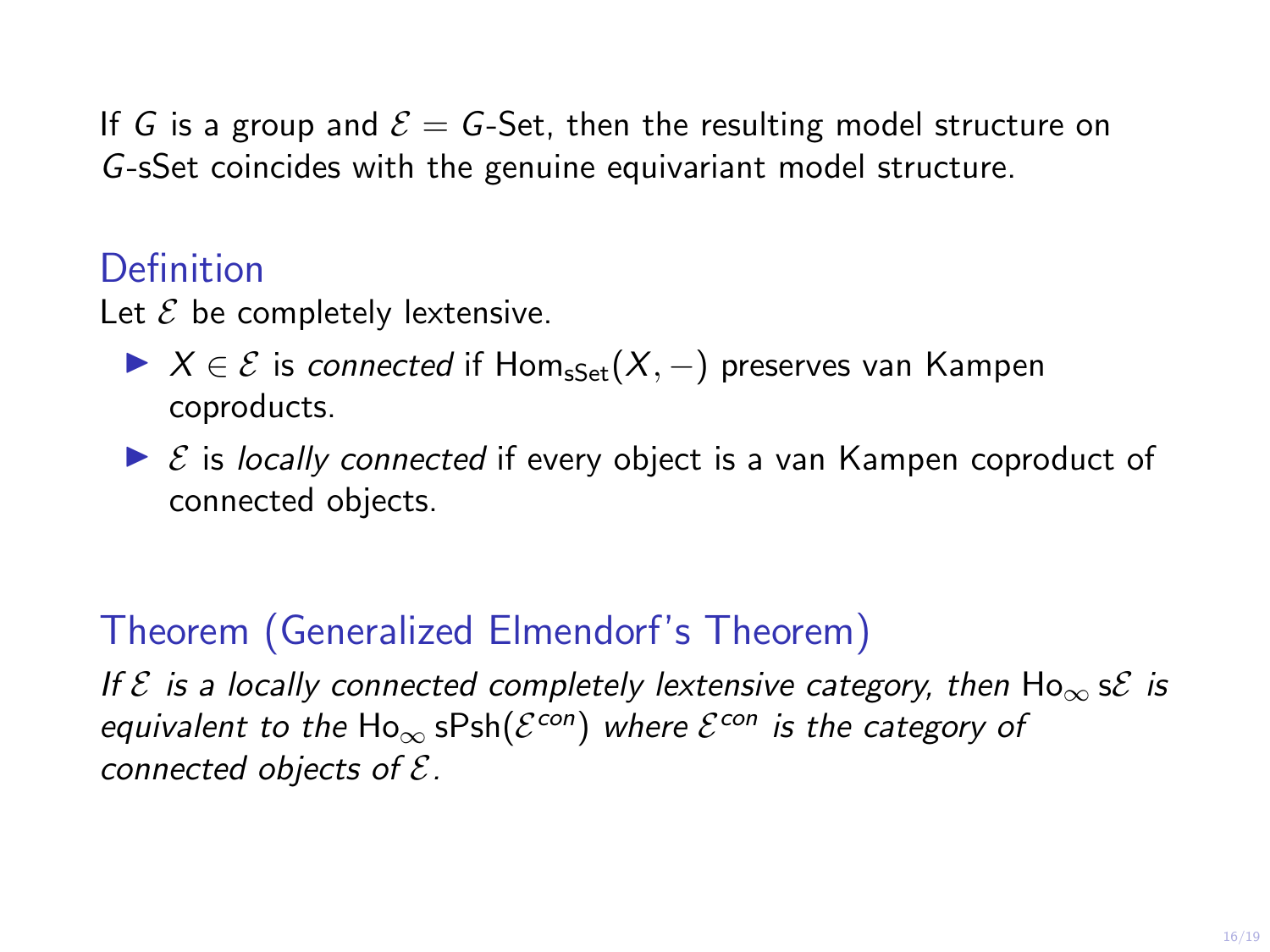## Proof sketch.

- $\blacktriangleright$  We consider the category of small simplicial preseaves sPsh( $\mathcal{E}^{\text{con}}$ ).
- $\blacktriangleright$  This category carries a projective model structure with *class* cofibrantly generated weak factorization systems by results of Chorny and Dwyer.
- $\blacktriangleright$  These weak factorization systems correspond to those of s $\mathcal E$  under the restricted Yoneda embedding s $\mathcal{E} \to \mathsf{sPsh}(\mathcal{E}^\mathsf{con}).$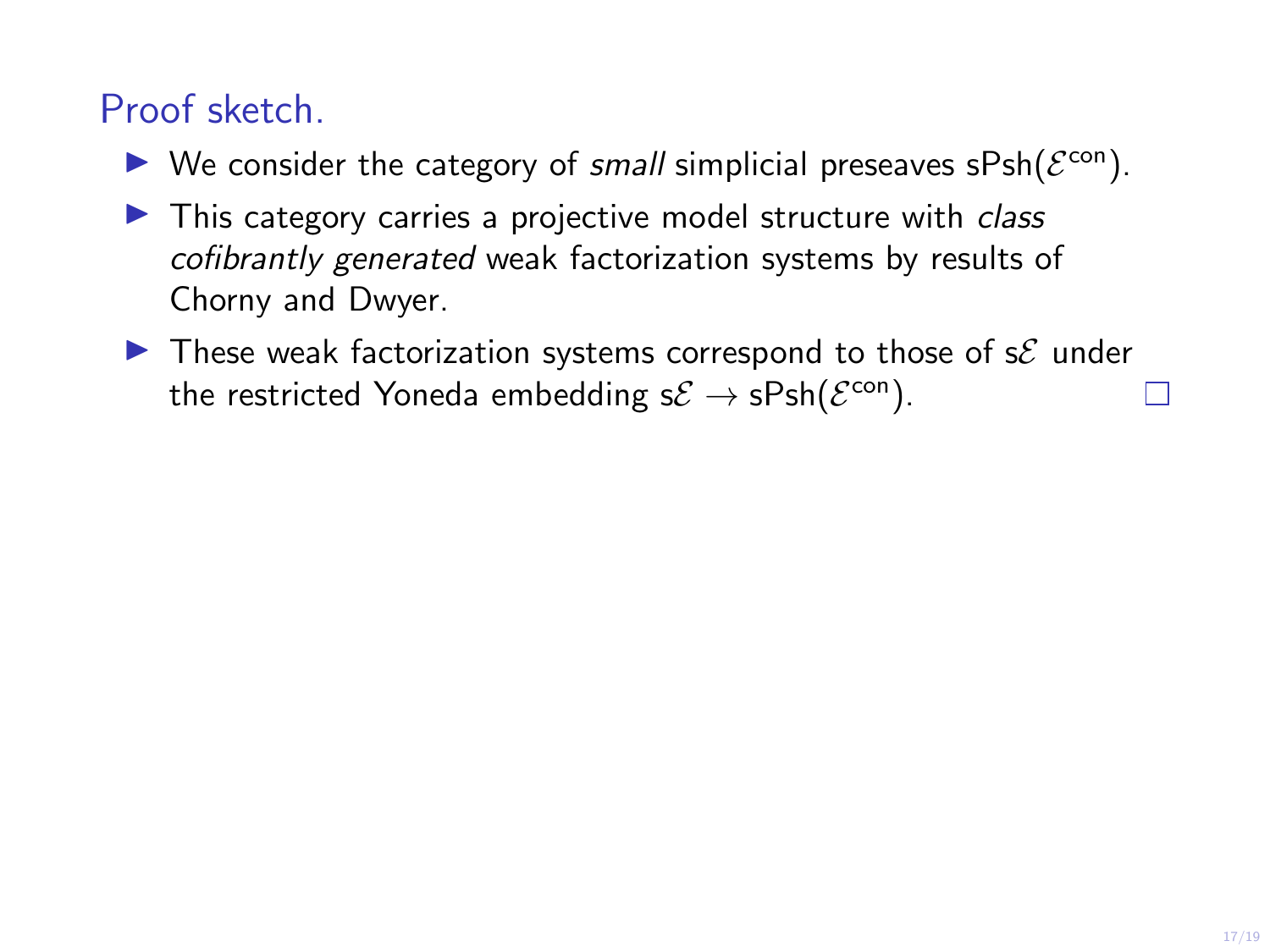## Proof sketch.

- $\blacktriangleright$  We consider the category of small simplicial preseaves sPsh( $\mathcal{E}^{\text{con}}$ ).
- $\blacktriangleright$  This category carries a projective model structure with *class* cofibrantly generated weak factorization systems by results of Chorny and Dwyer.
- $\triangleright$  These weak factorization systems correspond to those of s $\mathcal E$  under the restricted Yoneda embedding s $\mathcal{E} \to \mathsf{sPsh}(\mathcal{E}^\mathsf{con}).$

Cf. F. Hörmann, Model category structures on simplicial objects, https://arxiv.org/abs/2103.01156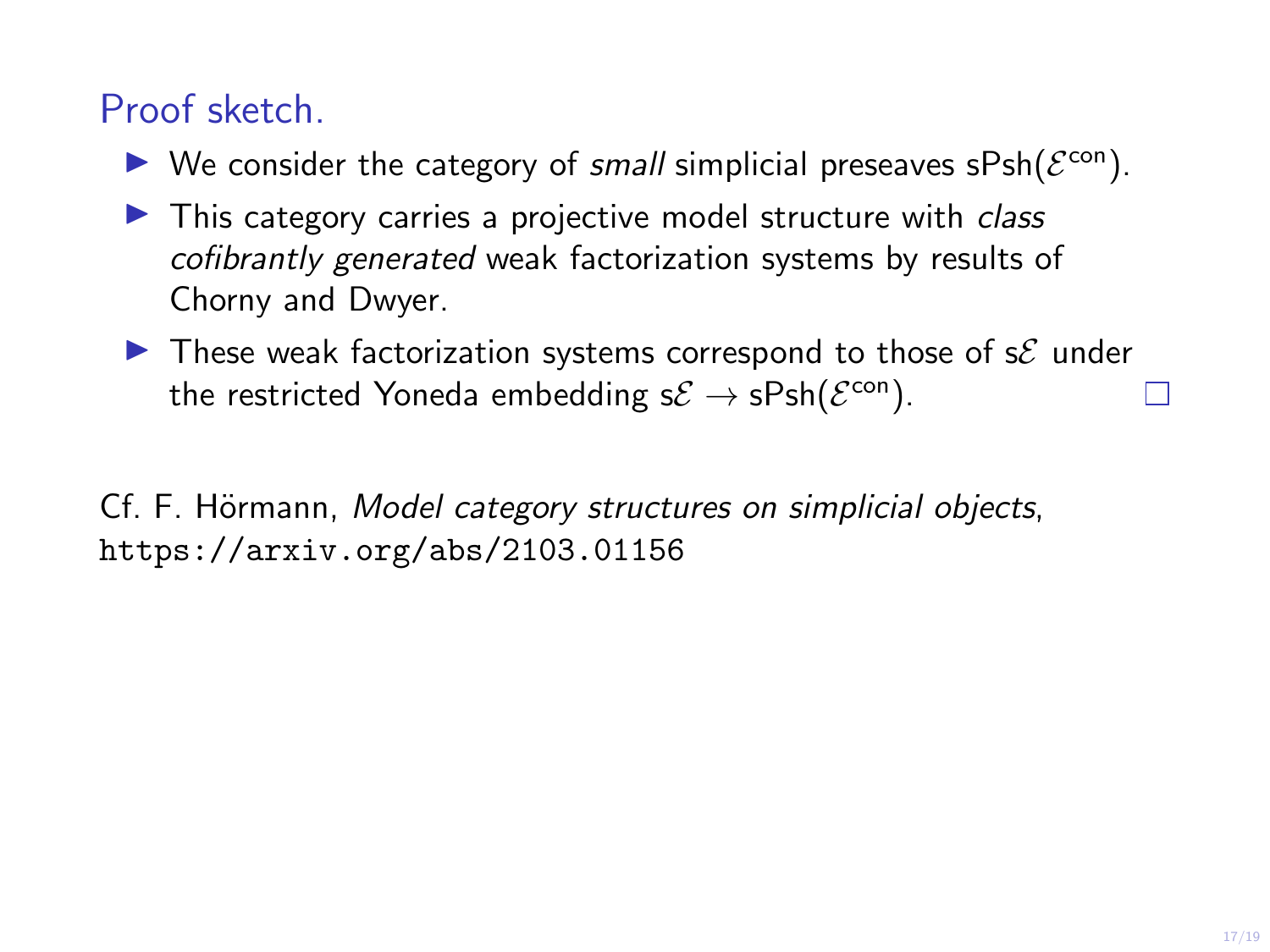## Proof sketch.

- $\blacktriangleright$  We consider the category of small simplicial preseaves sPsh( $\mathcal{E}^{\text{con}}$ ).
- $\blacktriangleright$  This category carries a projective model structure with *class* cofibrantly generated weak factorization systems by results of Chorny and Dwyer.
- $\blacktriangleright$  These weak factorization systems correspond to those of s $\mathcal E$  under the restricted Yoneda embedding s $\mathcal{E} \to \mathsf{sPsh}(\mathcal{E}^\mathsf{con}).$

Cf. F. Hörmann, Model category structures on simplicial objects, https://arxiv.org/abs/2103.01156

## **Proposition**

- If  $\mathcal E$  is  $\kappa$ -lextensive, then  $\text{Ho}_{\infty}$  s $\mathcal E$  satisfies  $\kappa$ -descent, i.e.,  $\kappa$ -small colimits in  $Ho_{\infty}$  s ${\mathcal{E}}$  are van Kampen.
- If  $\mathcal E$  is locally cartesian closed, then so is  $\text{Ho}_{\infty}$  s $\mathcal E$ .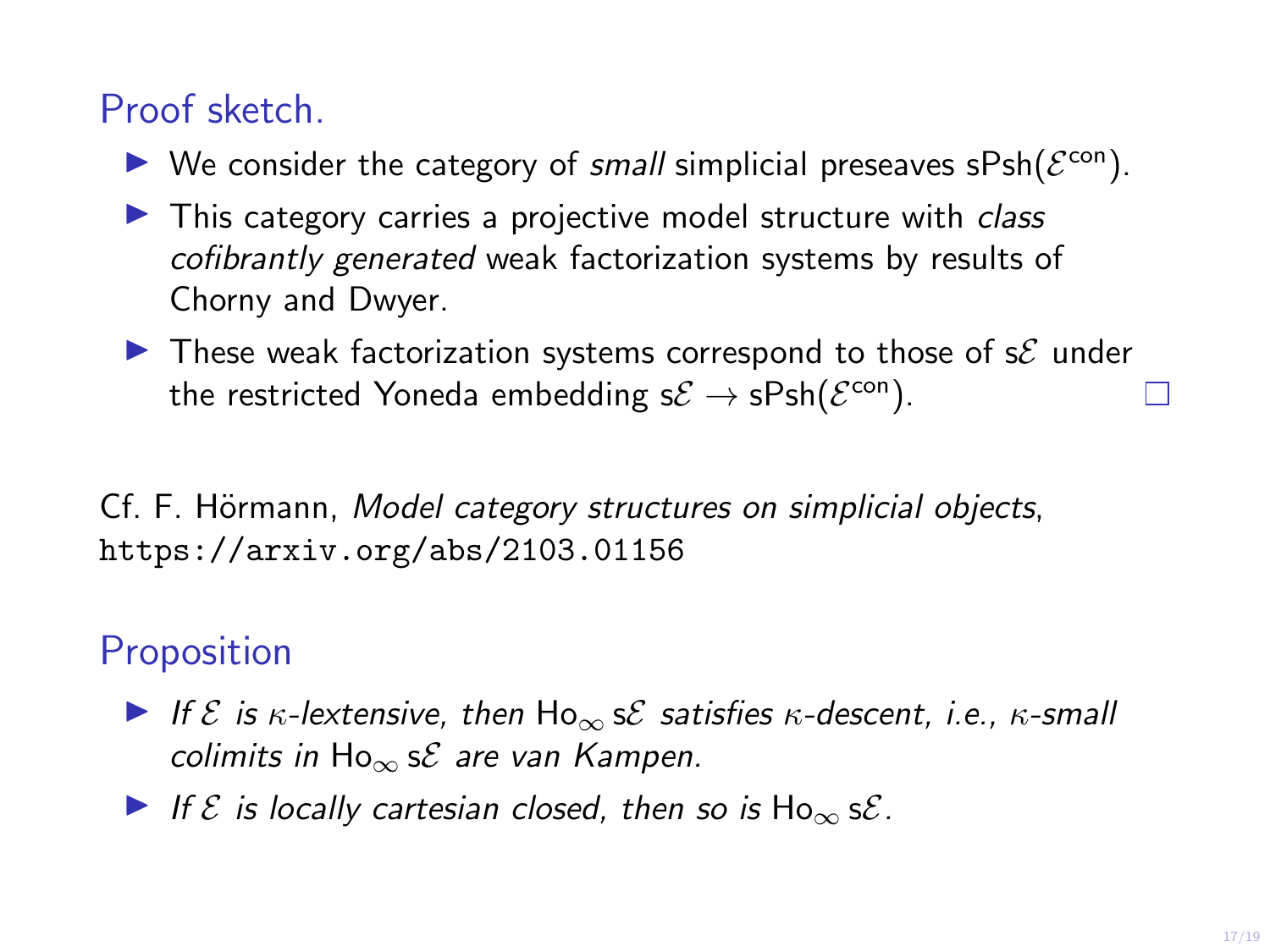If  $\mathcal E$  is either countably complete or countably lextensive, then  $\text{Ho}_{\infty}(\text{s}\mathcal E_{\text{fib}})$ is equivalent to the full subcategory of simplicial presheaves over  $\mathcal E$  that are homotopy colimits (geometric realizations) of Kan complexes in  $\mathcal{E}$ .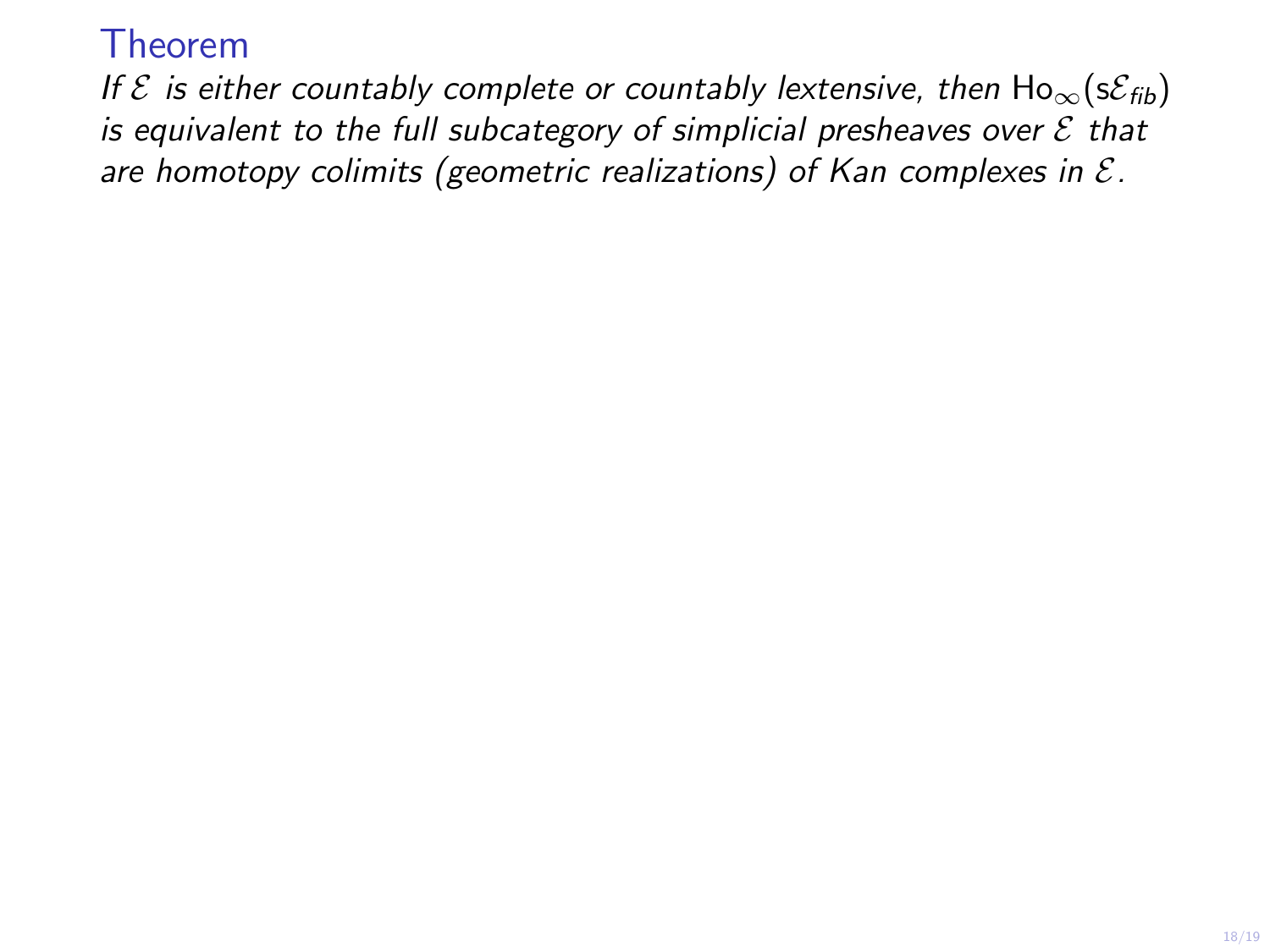If  $\mathcal E$  is either countably complete or countably lextensive, then  $\text{Ho}_{\infty}(\text{s}\mathcal E_{\text{fib}})$ is equivalent to the full subcategory of simplicial presheaves over  $\mathcal E$  that are homotopy colimits (geometric realizations) of Kan complexes in  $\mathcal{E}$ .

### Proof sketch.

- There is a fibration category  $s_{+}S_{fib}$  of semisimplicial objects in  $\mathcal E$ and an equivalence of fibration categories s $\mathcal{E}_{\mathsf{fib}} \to$  s $\_ \mathcal{E}_{\mathsf{fib}}$  provided that  $\mathcal E$  is countably complete or countably lextensive.
- In The category Fam  $\mathcal{E}$  (the coproduct completion of  $\mathcal{E}$ ) is completely lextensive.
- $\blacktriangleright$  In the diagram



the right functor is fully faithful on  $Ho_{\infty}$  and hence so is the left one. Apply Elmendorf's Theorem ( $(\text{Fam }\mathcal{E})^{\text{con}} = \mathcal{E}$ ).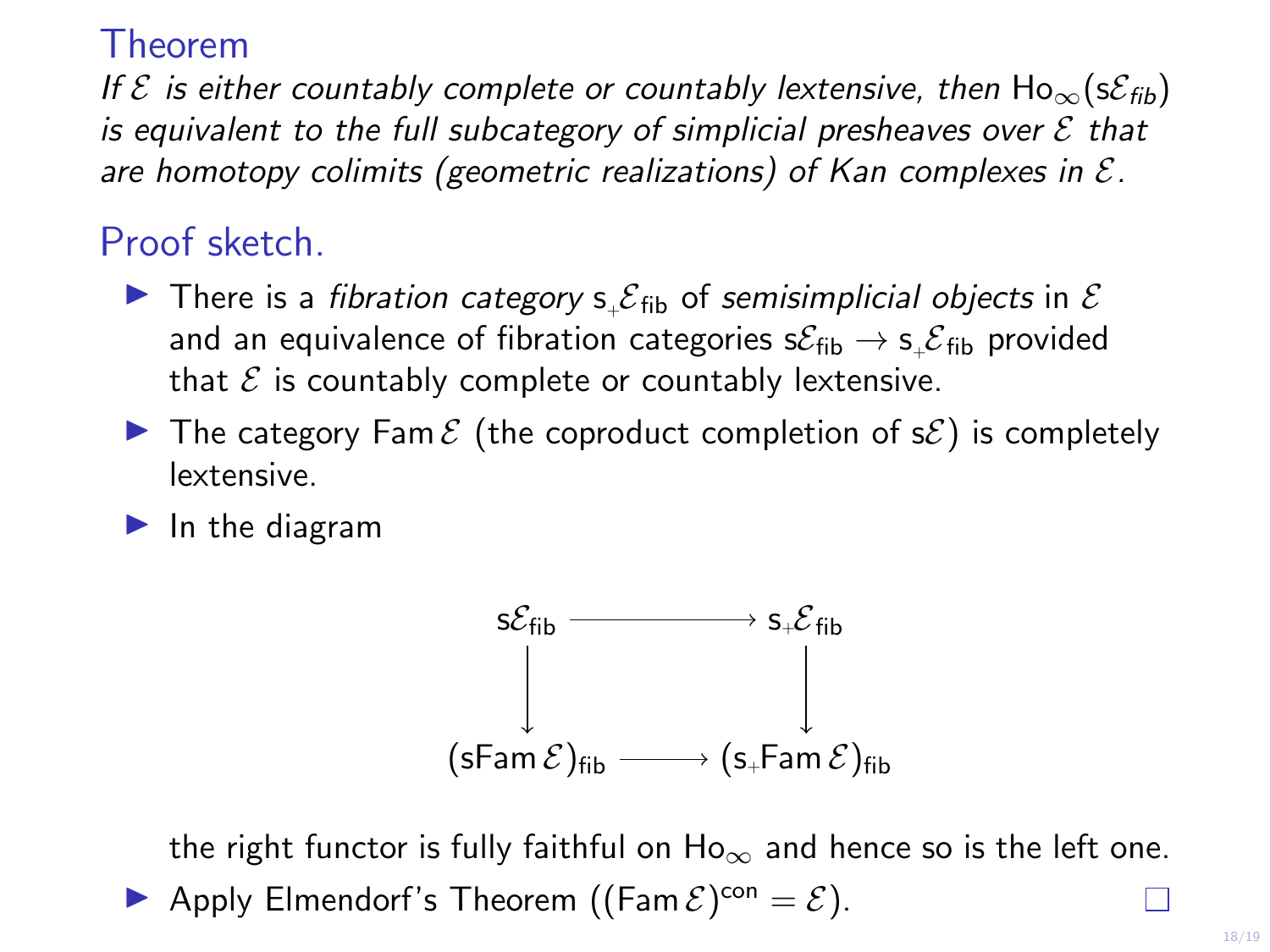### **Corollary**

Under the same assumptions, the full subcategory of set-truncated objects in Ho( $s\mathcal{E}_{fib}$ ) is equivalent to the ex/lex completion of  $\mathcal{E}$ .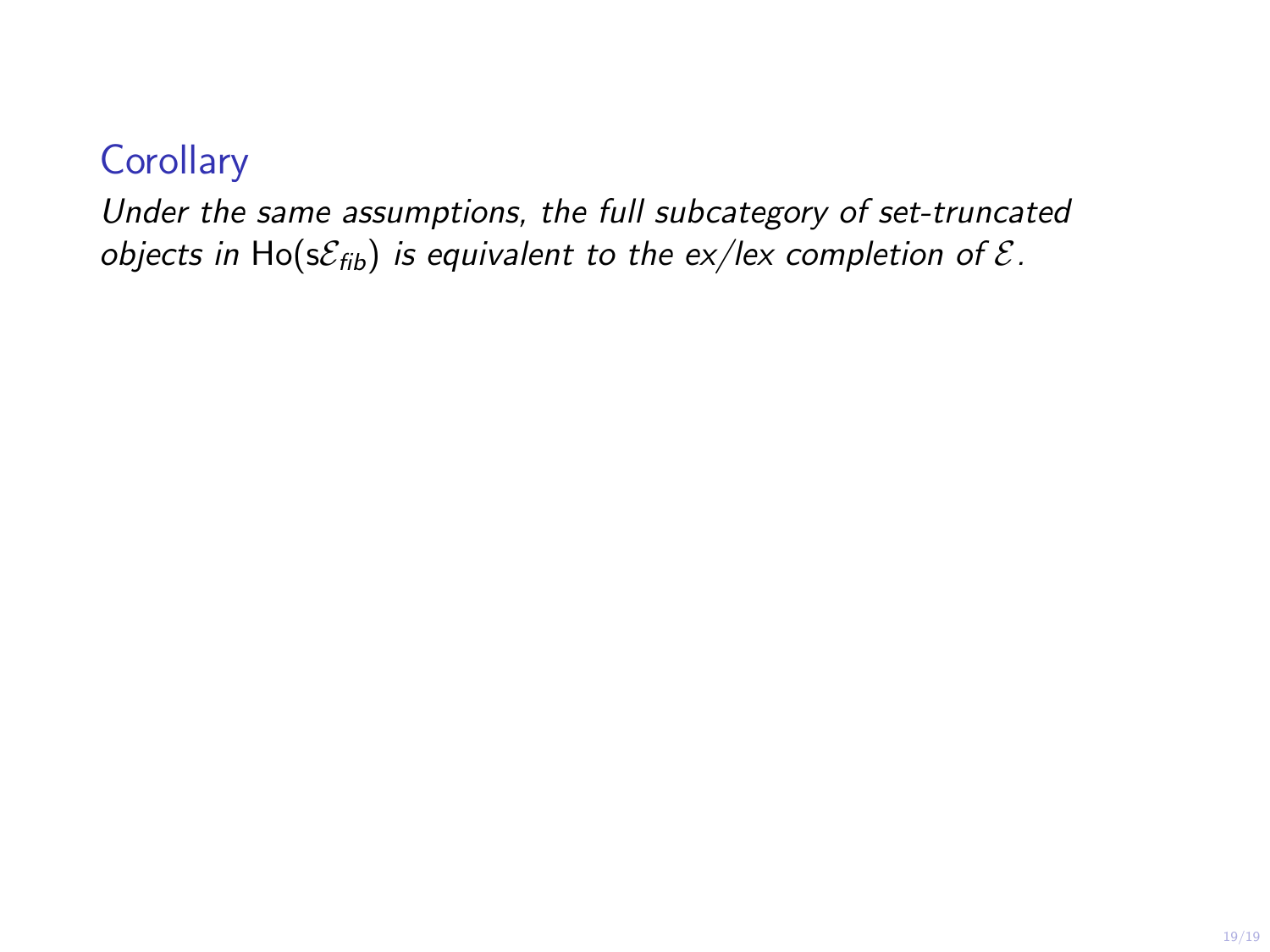### **Corollary**

Under the same assumptions, the full subcategory of set-truncated objects in Ho( $s\mathcal{E}_{fib}$ ) is equivalent to the ex/lex completion of  $\mathcal{E}$ .

#### **Conjecture**

Under the same assumptions, the ex/lex completion of the  $\infty$ -category  $\mathcal E$ is equivalent to the full subcategory of  $Ho_{\infty}(s\mathcal{E}_{fib})$  on objects that are n-truncated for some n.